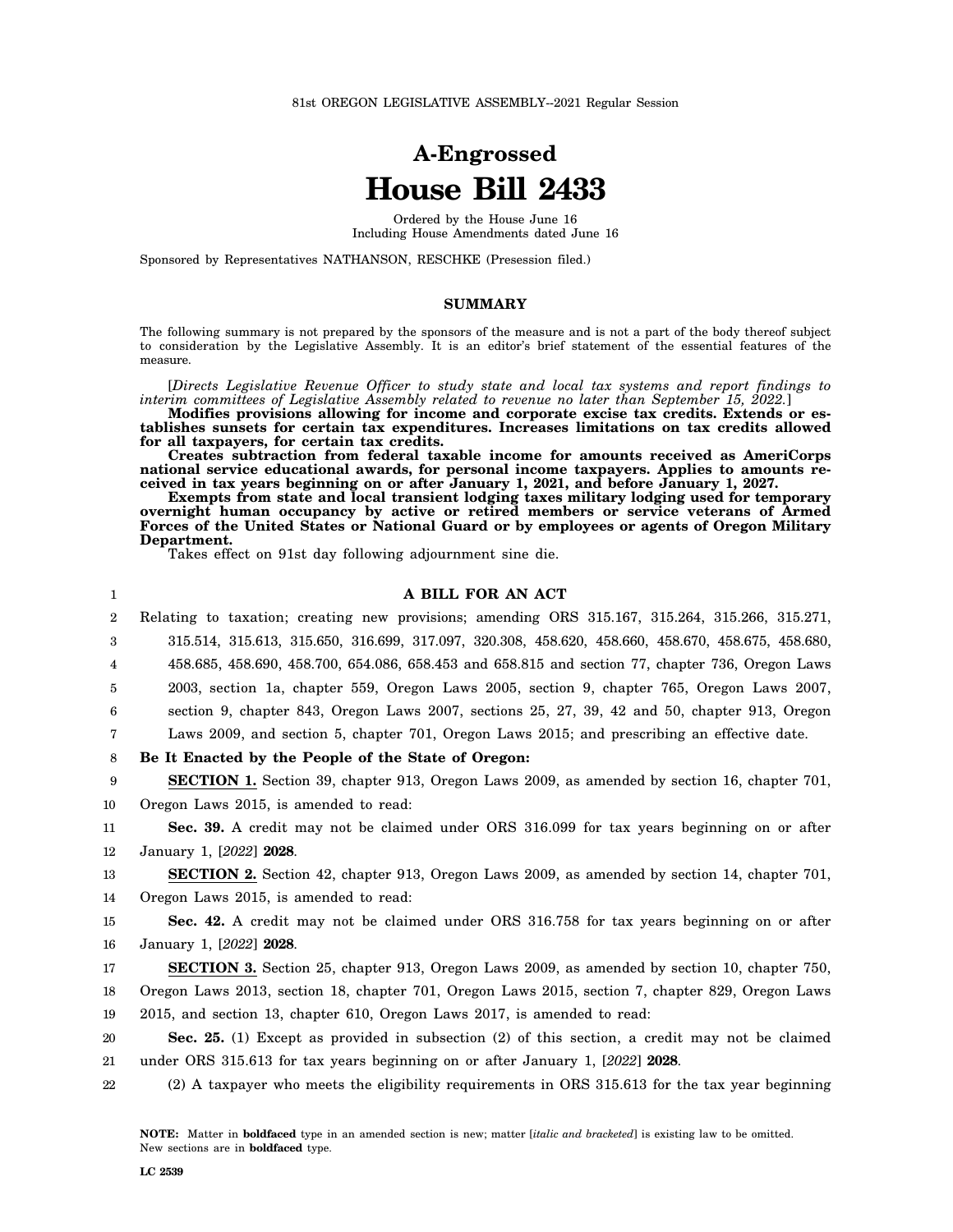1 2 3 4 5 6 7 8 9 10 11 12 13 14 15 16 17 18 19 20 21 22 23 24 25 26 27 28 29 30 31 32 33 34 35 36 37 38 39 40 41 42 43 44 on or after January 1, [*2021*] **2027**, and before January 1, [*2022*] **2028**, shall be allowed the credit under ORS 315.613 for any tax year: (a) That begins on or before January 1, [*2031*] **2037**; and (b) For which the taxpayer meets the eligibility requirements of ORS 315.613. (3) Notwithstanding subsection (2) of this section, a taxpayer may not during the taxpayer's lifetime claim the credit allowed under this section for more than a total of 10 tax years that begin on or after January 1, 2018. **SECTION 3a.** ORS 315.613 is amended to read: 315.613. (1) An annual credit against the taxes otherwise due under ORS chapter 316 shall be allowed to a resident or nonresident individual who is: (a) Certified as eligible under ORS 442.563; (b) Licensed under ORS chapter 677; (c) Engaged in the practice of medicine, and engaged for at least 20 hours per week, averaged over the month, during the tax year in a rural practice; and (d) Has adjusted gross income not in excess of \$300,000 for the tax year. The limitation in this paragraph does not apply to a physician who practices as a general surgeon, specializes in obstetrics**,** [*or*] specializes in family or general practice and provides obstetrical services **or practices emergency medicine in a county that is a frontier rural practice county under rules adopted by the Office of Rural Health**. (2) The amount of credit allowed shall be based on the distance from a major population center in a qualified metropolitan statistical area at which the taxpayer maintains a practice or hospital membership: (a) If at least 10 miles but fewer than 20 miles, \$3,000. (b) If at least 20 miles but fewer than 50 miles, \$4,000. (c) If 50 or more miles, \$5,000. (3) The credit shall be allowed during the time in which the individual retains such practice and membership if the individual is actively practicing in and is a member of the medical staff of one of the following hospitals: (a) A type A hospital designated as such by the Office of Rural Health; (b) A type B hospital designated as such by the Office of Rural Health if the hospital is: (A) Not within the boundaries of a metropolitan statistical area; (B) Located 30 or more miles from the closest hospital within the major population center in a metropolitan statistical area; or (C) Located in a county with a population of less than 75,000; (c) A type C rural hospital, if the Office of Rural Health makes the findings required by ORS 315.619; (d) A rural critical access hospital; or (e) A hospital: (A) Classified by the Centers for Medicare and Medicaid Services as a rural referral center in accordance with 42 U.S.C.  $1395ww(d)(5)(C)(i)$ ; and (B) Classified by the Centers for Medicare and Medicaid Services as a sole community hospital in accordance with 42 U.S.C. 1395ww(d)(5)(D)(iii). (4) In order to claim the credit allowed under this section, the individual must remain willing during the tax year to serve patients with Medicare coverage and patients receiving medical as-

45 sistance in at least the same proportion to the individual's total number of patients as the Medicare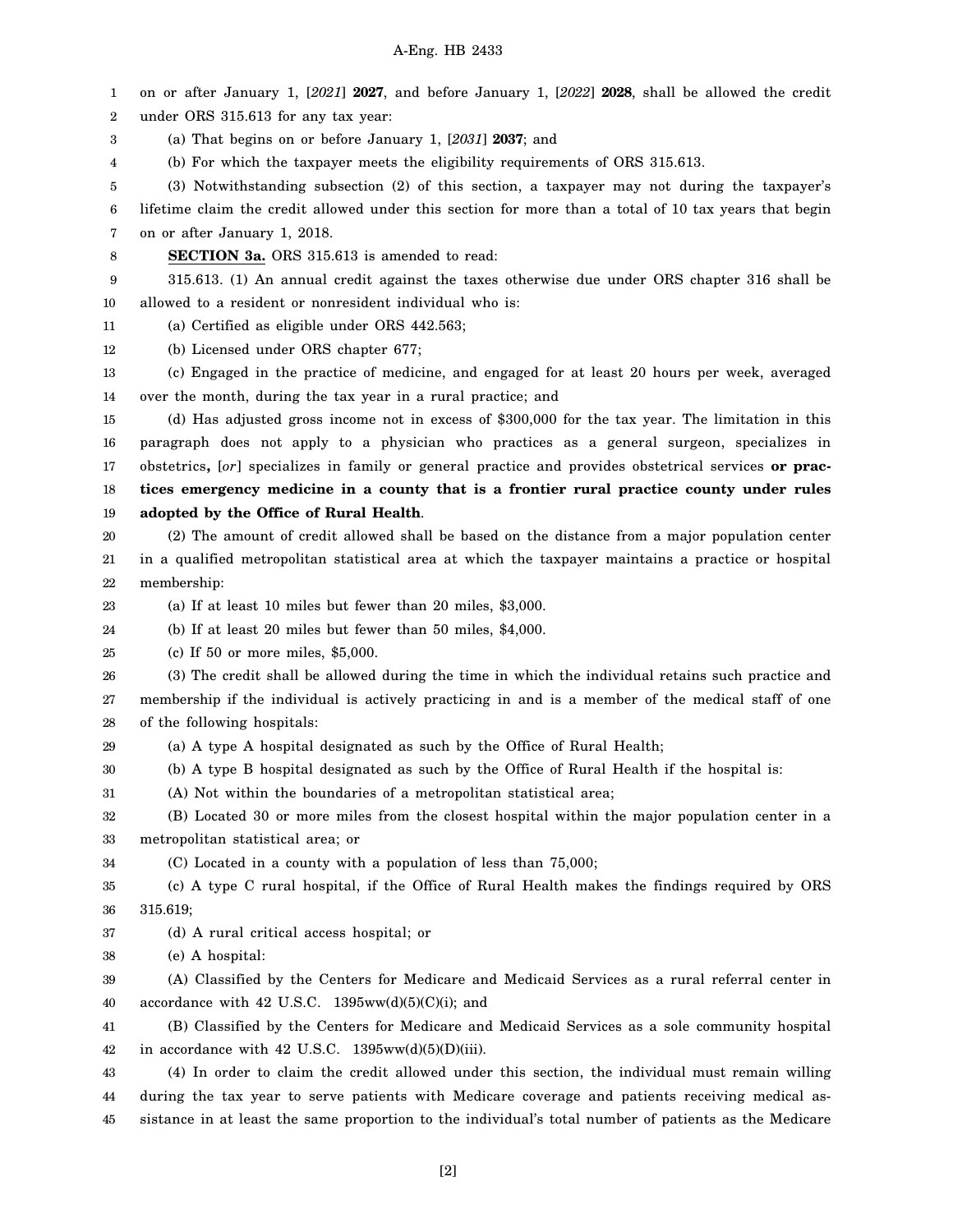1 2 and medical assistance populations represent of the total number of persons determined by the Office of Rural Health to be in need of care in the county served by the practice, not to exceed 20

3 percent Medicare patients or 15 percent medical assistance patients.

4 5 6 7 (5) A nonresident individual shall be allowed the credit under this section in the proportion provided in ORS 316.117. If a change in the status of a taxpayer from resident to nonresident or from nonresident to resident occurs, the credit allowed by this section shall be determined in a manner consistent with ORS 316.117.

8 9 10 11 12 13 (6) For purposes of this section, an "individual's practice" shall be determined on the basis of actual time spent in practice each week in hours or days, whichever is considered by the Office of Rural Health to be more appropriate. In the case of a shareholder of a corporation or a member of a partnership, only the time of the individual shareholder or partner shall be considered and the full amount of the credit shall be allowed to each shareholder or partner who qualifies in an individual capacity.

14 (7) As used in this section:

15 16 17 (a) "Qualified metropolitan statistical area" means only those counties of a metropolitan statistical area that are located in Oregon if the largest city within the metropolitan statistical area is located in Oregon.

18 (b) "Rural critical access hospital" means a facility that meets the criteria set forth in 42 U.S.C.

19 20 1395i-4 (c)(2)(B) and that has been designated a critical access hospital by the Office of Rural Health and the Oregon Health Authority.

21 22 (c) "Type A hospital," "type B hospital" and "type C hospital" have the meaning for those terms provided in ORS 442.470.

23 24 **SECTION 4.** Section 27, chapter 913, Oregon Laws 2009, as amended by section 43, chapter 750, Oregon Laws 2013, and section 1, chapter 31, Oregon Laws 2016, is amended to read:

25 26 **Sec. 27.** A credit may not be claimed under ORS [*315.521*] **315.640** if the initial tax year in which the credit would otherwise be allowed begins on or after January 1, [*2022*] **2028**.

27 **SECTION 5.** Section 5, chapter 701, Oregon Laws 2015, is amended to read:

28 29 **Sec. 5. (1)** [*Section 3 of this 2015 Act*] **ORS 315.264** applies to tax years beginning on or after January 1, 2016, and before January 1, [*2022*] **2028.**

30 31 **(2) The amendments to ORS 315.264 by section 5a of this 2021 Act apply to tax years beginning on or after January 1, 2022, and before January 1, 2028**.

32

**SECTION 5a.** ORS 315.264 is amended to read:

33 34 35 36 37 315.264. (1)(a) A credit against the tax otherwise due under ORS chapter 316 shall be allowed a taxpayer in an amount equal to a percentage of employment-related expenses of a type allowable as a credit pursuant to section 21 of the Internal Revenue Code, notwithstanding the limitation imposed by section 21(c) of the Internal Revenue Code, and limited as provided in paragraph (c) of this subsection.

38 39 40 (b) The credit allowed under this section may be claimed for expenses for care of a qualifying individual that allow a nonmarried taxpayer to seek employment or to attend school **as a degreeseeking student enrolled** on a full-time or part-time basis.

41 42 (c) The employment-related expenses for which a credit is claimed under this section may not exceed the least of:

43 44 (A) **The combination of** earned income taxable by Oregon and reportable on the taxpayer's return **and imputed income**;

(B) The lesser amount [*of earned income taxable by Oregon earned by either spouse*], **attributable**

45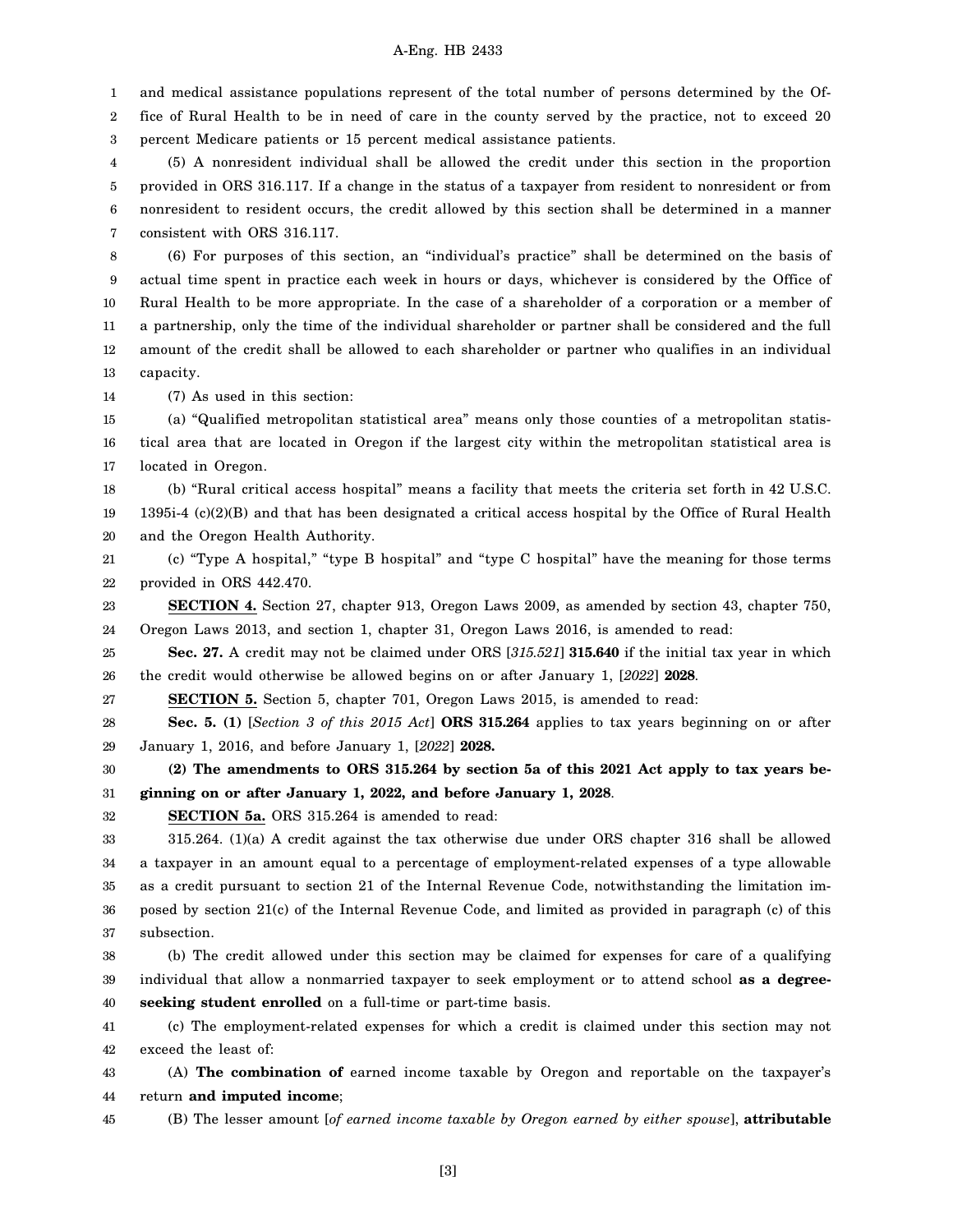#### 1 2 3 4 5 6 7 8 9 10 11 12 13 14 15 16 17 18 19 20 21 22 23 24 25 26 27 28 29 30 31 32 33 34 35 36 37 38 39 40 41 42 43 44 45 **to either spouse, of the combination of the spouse's imputed income and the spouse's earned income subject to taxation by Oregon,** if reportable on a joint return; or (C) \$12,000 for a taxpayer for which there is one qualifying individual, or \$24,000 for a taxpayer for which there are two or more qualifying individuals. (d) The limitations in paragraph (c)(C) of this subsection shall be reduced by the aggregate amount excludable under section 129 of the Internal Revenue Code for the tax year. (2) The applicable percentage described in subsection (1) of this section shall be determined in accordance with the following table: \_\_\_\_\_\_\_\_\_\_\_\_\_\_\_\_\_\_\_\_\_\_\_\_\_\_\_\_\_\_\_\_\_\_\_\_\_\_\_\_\_\_\_\_\_\_\_\_\_\_\_\_\_\_\_\_\_\_\_\_\_\_\_\_\_\_\_\_\_\_\_\_\_\_\_\_\_\_\_\_\_\_\_\_\_\_\_ Greater of Federal or Oregon Adjusted Gross Income, as Applicable percentage based on age of youngest Percentage of Federal qualifying individual on January 1 of tax year Poverty Level \_\_\_\_\_\_\_\_\_\_\_\_\_\_\_\_\_\_\_\_\_\_\_\_\_\_\_\_\_\_\_\_\_\_\_\_\_\_\_\_\_\_\_\_\_\_\_\_\_\_\_\_\_\_\_\_\_\_\_\_\_\_\_\_\_\_\_\_\_\_\_\_\_\_\_\_\_\_\_\_\_\_\_\_\_\_\_ At least 6 years but less than At least 13, or at least 3 years 13 but less 18 years or Greater Less than Under 3 but less than 18 if older if than or equal to years than 6 disabled disabled  $0\%$   $10\%$   $10\%$   $8\%$   $5\%$   $5\%$  $10\%$   $20\%$   $20\%$   $18\%$   $15\%$   $5\%$  $20\% \hspace{1.5cm} 30\% \hspace{1.5cm} 28\% \hspace{1.5cm} 25\% \hspace{1.5cm} 10\%$  $30\%$   $40\%$   $40\%$   $38\%$   $35\%$   $20\%$  $40\% \hspace{1.5cm} 50\% \hspace{1.5cm} 48\% \hspace{1.5cm} 45\% \hspace{1.5cm} 30\%$  $50\%$  60%  $55\%$  53%  $50\%$  35%  $60\%$   $70\%$   $60\%$   $58\%$   $55\%$   $40\%$  $70\%$  80% 65% 63% 60% 45%  $80\%$   $90\%$   $70\%$   $68\%$   $65\%$   $50\%$  $90\% \hspace{1.5cm} 110\% \hspace{1.5cm} 75\% \hspace{1.5cm} 73\% \hspace{1.5cm} 70\% \hspace{1.5cm} 55\%$  $110\%$   $120\%$   $71\%$   $69\%$   $66\%$   $50\%$  $120\%$   $130\%$   $66\%$   $64\%$   $61\%$   $13\%$  $130\% \hspace{1.5cm} 140\% \hspace{1.5cm} 61\% \hspace{1.5cm} 59\% \hspace{1.5cm} 56\% \hspace{1.5cm} 39\%$  $140\%$   $150\%$   $55\%$   $53\%$   $50\%$   $33\%$  $150\% \hspace{1.5cm} 160\% \hspace{1.5cm} 50\% \hspace{1.5cm} 48\% \hspace{1.5cm} 45\% \hspace{1.5cm} 28\%$  $160\%$   $200\%$   $47\%$   $45\%$   $42\%$   $25\%$  $200\% \hspace{1.5cm} 210\% \hspace{1.5cm} 45\% \hspace{1.5cm} 43\% \hspace{1.5cm} 40\% \hspace{1.5cm} 22\%$  $210\%$   $220\%$   $40\%$   $38\%$   $35\%$   $20\%$  $220\%$   $230\%$   $35\%$   $33\%$   $30\%$   $15\%$  $230\% \hspace{1.5cm} 240\% \hspace{1.5cm} 30\% \hspace{1.5cm} 28\% \hspace{1.5cm} 25\% \hspace{1.5cm} 10\%$  $240\% \hspace{1.5cm} 250\% \hspace{1.5cm} 18\% \hspace{1.5cm} 15\% \hspace{1.5cm} 5\%$  $250\%$   $260\%$   $10\%$   $8\%$   $5\%$   $5\%$

### A-Eng. HB 2433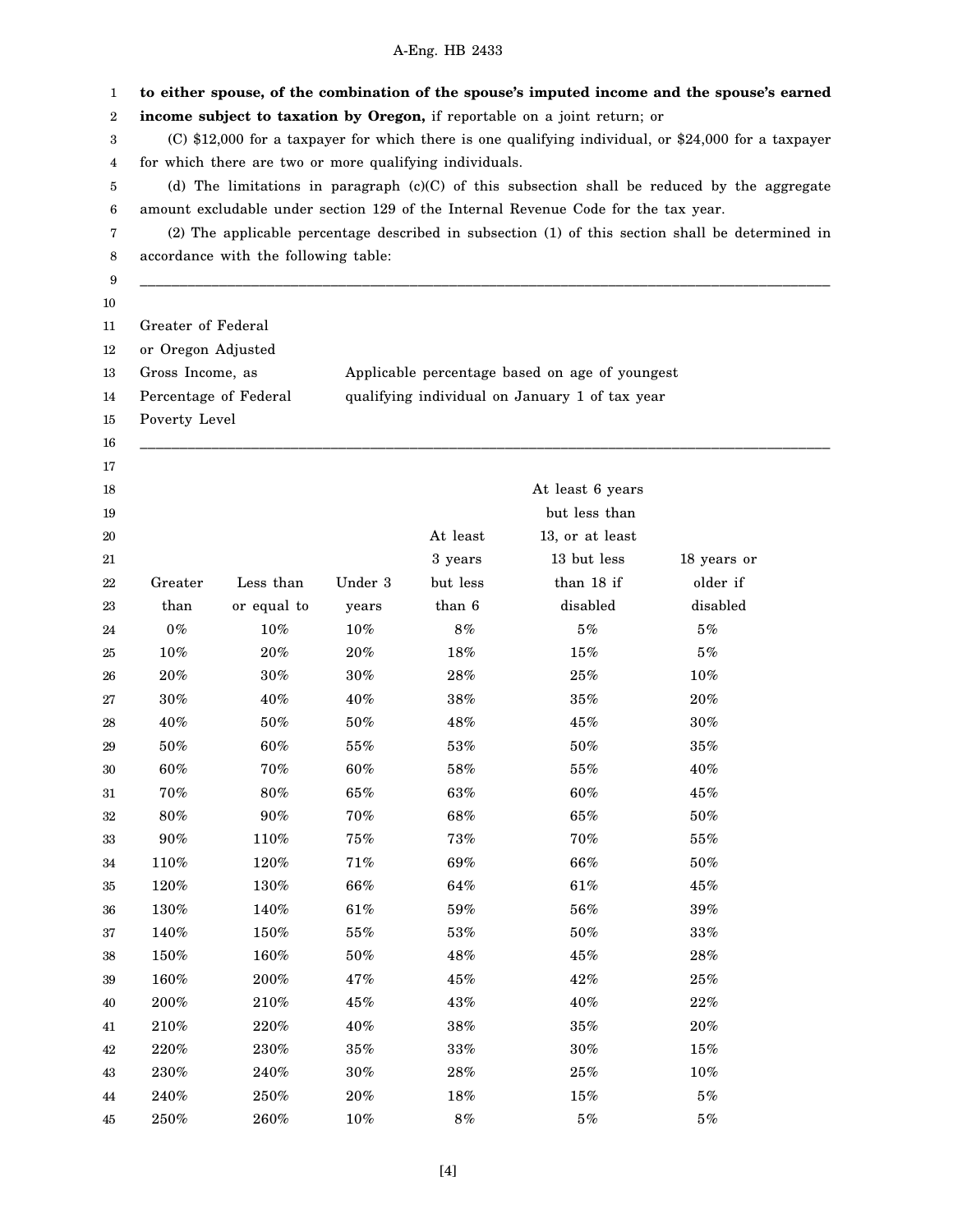| 1                | 260%    | 280%                     | $6\%$ | $6\%$ | $4\%$ | $4\%$ |
|------------------|---------|--------------------------|-------|-------|-------|-------|
| $\boldsymbol{2}$ | $280\%$ | $300\%$                  | $4\%$ | $4\%$ | $4\%$ | $4\%$ |
| 3                | $300\%$ | $\overline{\phantom{a}}$ | $0\%$ | $0\%$ | $0\%$ | $0\%$ |
| 4                |         |                          |       |       |       |       |

5

6 7

(3) The applicable percentage for a household in excess of eight members shall be calculated as if for a household size of eight members.

8 9 10 (4) The credit under this section is not allowed to a taxpayer with federal adjusted gross income or Oregon adjusted gross income, whichever is greater, in excess of 300 percent of the federal poverty level.

11

12 13 14 **(5) For the purposes of calculating the allowed amount of credit applicable to a student: (a) Imputed income shall equal \$1,000 per qualified month per student for a student for whom there is one qualifying individual, or \$2,000 per qualified month per student for a student for which there are two or more qualifying individuals.**

15 16 17 **(b) A qualified month is any month in which the student is a full-time or part-time student and attending school, or a summer month in a calendar year in which the student was enrolled in a degree-seeking program in both the spring and fall academic terms.**

18 19 20 **(c) The school ratio shall equal 100 percent for a month for which a student is qualified for student financial aid as a full-time student, and 70 percent for a month for which a student is qualified for student financial aid as a part-time student.**

21 22 23 24 **(d) If a student is a part-time student for a portion of the year and a full-time student for the balance of the year, the credit shall be prorated. The school ratio applicable to the summer months, if any, shall be the school ratio applicable to the immediately preceding spring month.**

25 26 27 **(6) Notwithstanding subsections (2) and (3) of this section, for a student with adjusted gross income as a percentage of the federal poverty level that is less than or equal to 110 percent, the amount of credit shall be the greater of:**

28 **(a) The credit calculated using subsection (2) of this section; or**

29 30 **(b) The product of the applicable percentage, as shown in subsection (2) of this section, corresponding to an adjusted gross income percentage of 110 percent, multiplied by:**

31 **(A) The lesser of expenses for care of a qualifying individual or imputed income; and**

32 **(B) The school ratio.**

33 34 35 36 [*(5)*] **(7)** In order to ensure compliance with the eligibility requirements of the credit allowed under this section, the Department of Revenue shall be afforded access to utilization data maintained by the Department of Human Services in its administration of the Employment Related Day Care program.

37 38 39 40 41 [*(6)*] **(8)** The Department of Revenue may assess a penalty in an amount not to exceed 25 percent of the amount of credit claimed by the taxpayer against any taxpayer who knowingly claims or attempts to claim any amount of credit under this section for which the taxpayer is ineligible, or against any individual who knowingly assists another individual in claiming any amount of credit for which the individual is ineligible.

42 43 [*(7)*] **(9)** The Department of Revenue may adopt rules for carrying out the provisions of this section and prescribe the form used to claim a credit and the information required on the form.

44 45 [*(8)*] **(10)** A nonresident individual shall be allowed the credit computed in the same manner and subject to the same limitations as the credit allowed a resident by subsection (1) of this section.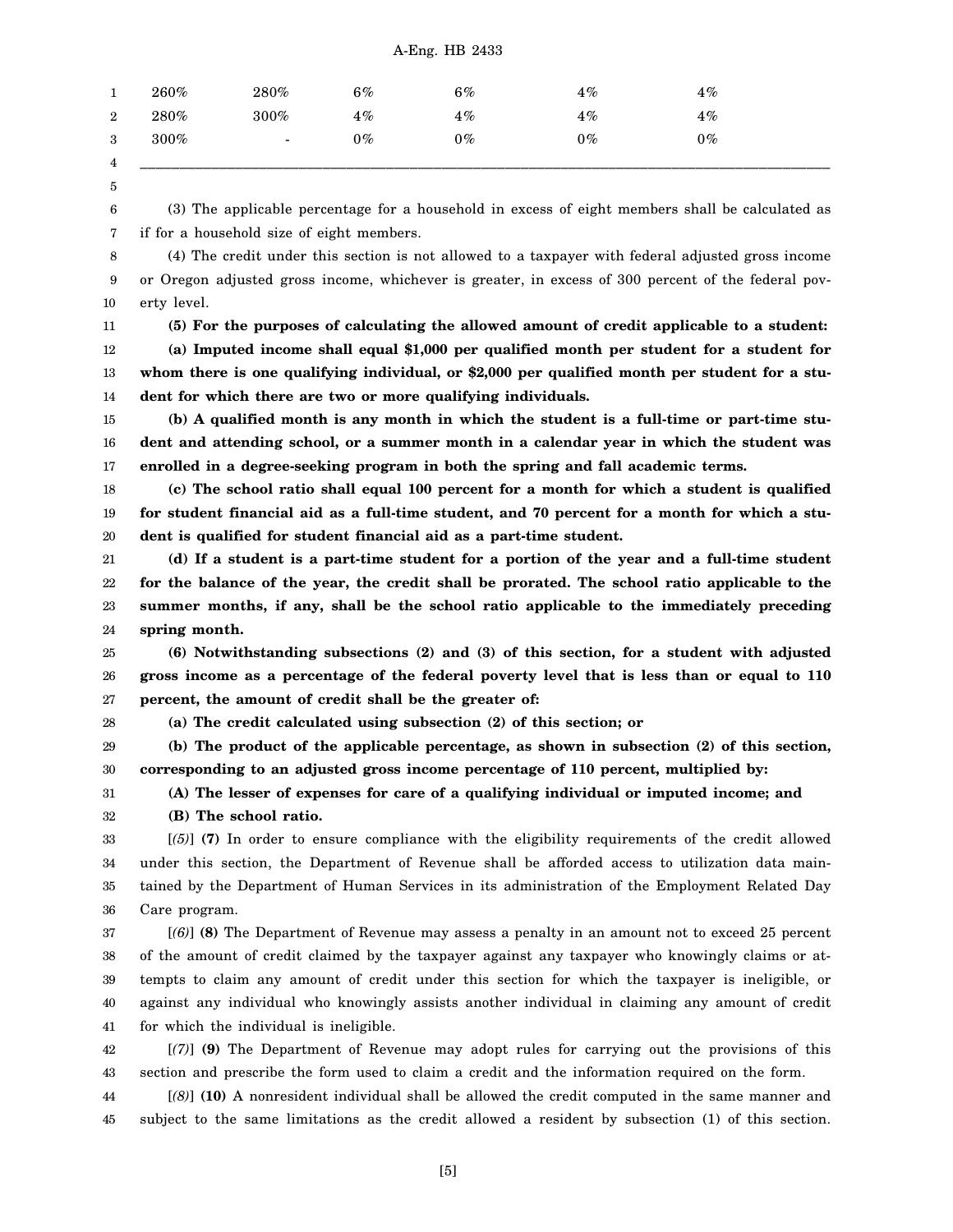1 However, the credit shall be prorated using the proportion provided in ORS 316.117.

2 3 4 [*(9)*] **(11)** If a change in the taxable year of a taxpayer occurs as described in ORS 314.085, or if the Department of Revenue terminates the taxpayer's taxable year under ORS 314.440, the credit allowed by this section shall be prorated or computed in a manner consistent with ORS 314.085.

5 6 7 [*(10)*] **(12)** If a change in the status of a taxpayer from resident to nonresident or from nonresident to resident occurs, the credit allowed by this section shall be determined in a manner consistent with ORS 316.117.

8 9 10 11 12 13 [*(11)*] **(13)** If the amount allowable as a credit under this section, when added to the sum of the amounts allowable as payment of tax under ORS 316.187 or 316.583, other tax prepayment amounts and other refundable credit amounts, exceeds the taxes imposed by ORS chapters 314 and 316 for the tax year after application of any nonrefundable credits allowable for purposes of ORS chapter 316 for the tax year, the amount of the excess shall be refunded to the taxpayer as provided in ORS 316.502.

14 15 [*(12)*] **(14)** Any amount that is refunded to the taxpayer under this section and that is in excess of the tax liability of the taxpayer does not bear interest.

16

**SECTION 6.** ORS 315.271 is amended to read:

17 18 19 20 21 22 23 24 315.271. (1) A credit against taxes otherwise due under ORS chapter 316, 317 or 318 shall be allowed for donations to a fiduciary organization for distribution to individual development accounts established under ORS 458.685. The credit shall equal a percentage of the taxpayer's donation amount, as determined by the fiduciary organization, but not to exceed 90 percent of any donation amount. **A credit may be claimed for a donation made not later than April 15 following December 31 of the tax year for which the credit is allowed.** To qualify for a credit under this section, donations to a fiduciary organization must be made prior to [*January 1, 2022*] **April 15, 2028**.

25 26 27 28 29 (2) If a credit allowed under this section is claimed, the amount upon which the credit is based that is allowed or allowable as a deduction from federal taxable income under section 170 of the Internal Revenue Code shall be added to federal taxable income in determining Oregon taxable income. As used in this subsection, the amount upon which a credit is based is the allowed credit divided by the applicable percentage, as determined by the fiduciary organization.

30 31 (3) The allowable tax credit that may be used in any one tax year shall not exceed the tax liability of the taxpayer.

32 33 34 35 36 37 (4) Any tax credit otherwise allowable under this section that is not used by the taxpayer in a particular year may be carried forward and offset against the taxpayer's tax liability for the next succeeding tax year. Any tax credit remaining unused in the next succeeding tax year may be carried forward and used in the second succeeding tax year. Any tax credit not used in the second succeeding tax year may be carried forward and used in the third succeeding tax year, but may not be carried forward for any tax year thereafter.

38 39 40 (5) The total credits allowed to all taxpayers in any tax year under this section and ORS 458.690 may not exceed \$7.5 million. The total credit allowed to a taxpayer in any tax year under this section and ORS 458.690 may not exceed \$500,000.

41 42 **SECTION 7.** Section 9, chapter 765, Oregon Laws 2007, as amended by section 7, chapter 701, Oregon Laws 2015, is amended to read:

43 44 **Sec. 9. (1)** A credit may not be claimed under ORS 315.271 and 458.690 for tax years beginning on or after January 1, [*2022*] **2028.**

45

**(2) The amendments to ORS 315.271 by section 6 of this 2021 Act apply to tax years be-**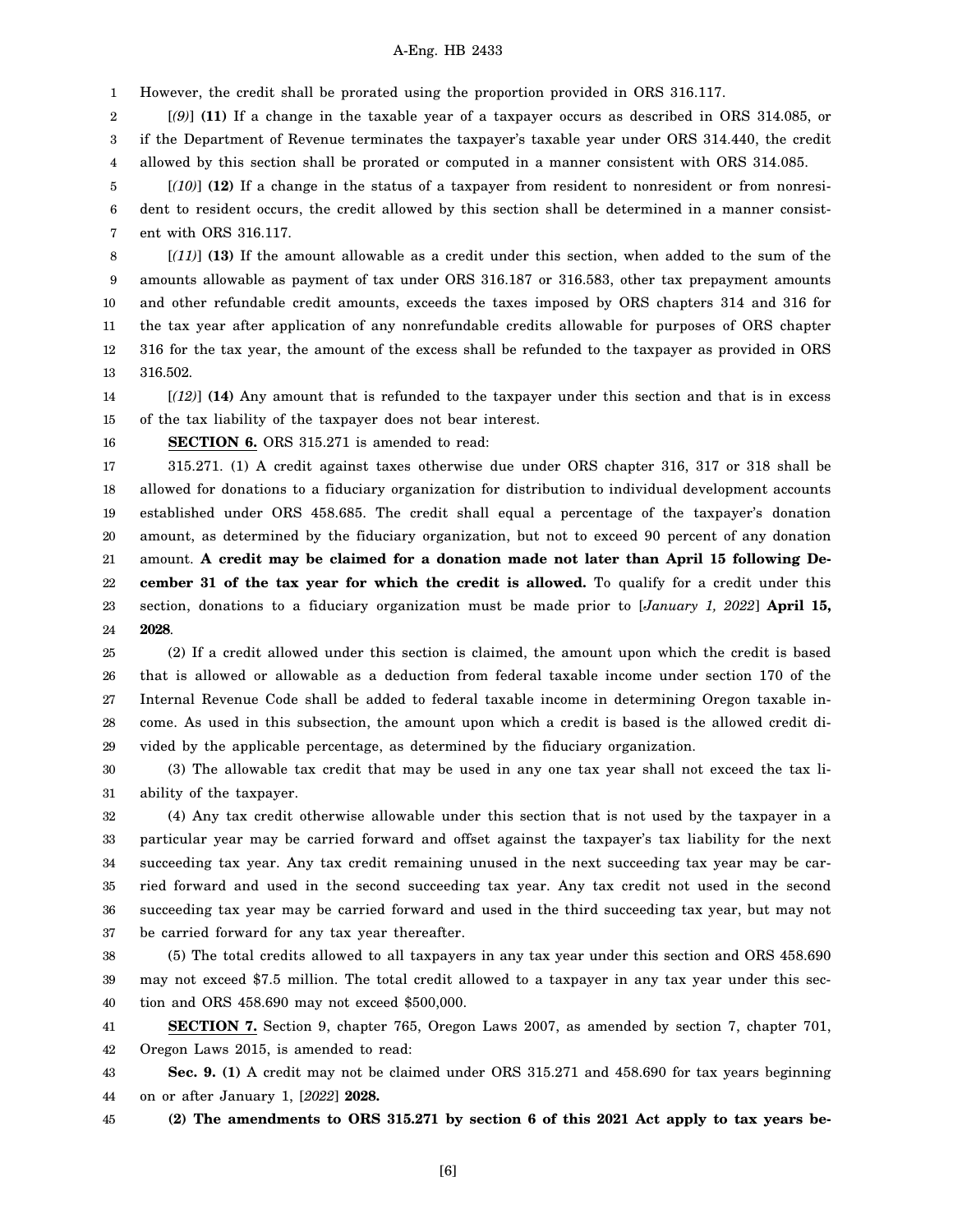| 1  | ginning on or after January 1, 2022, and before January 1, 2028.                                       |
|----|--------------------------------------------------------------------------------------------------------|
| 2  | <b>SECTION 8.</b> ORS 458.670 is amended to read:                                                      |
| 3  | 458.670. As used in this section and ORS 458.675 to 458.700, unless the context requires other-        |
| 4  | wise:                                                                                                  |
| 5  | (1) "Account holder" means a resident of this state who:                                               |
| 6  | (a) Is 12 years of age or older;                                                                       |
| 7  | (b) Is a member of a lower income household; and                                                       |
| 8  | (c) Has established an individual development account with a fiduciary organization.                   |
| 9  | (2) "Fiduciary organization" means an organization selected under ORS 458.695 to administer            |
| 10 | state moneys directed to individual development accounts and that is:                                  |
| 11 | (a) A nonprofit, fund raising organization that is exempt from taxation under section $501(c)(3)$      |
| 12 | of the Internal Revenue Code as amended and in effect on December 31, 2018; or                         |
| 13 | (b) A federally recognized Oregon Indian tribe that is located, to a significant degree, within the    |
| 14 | boundaries of this state.                                                                              |
| 15 | (3) "Financial institution" means:                                                                     |
| 16 | (a) An organization regulated under ORS chapters 706 to 716 or 723; or                                 |
| 17 | (b) In the case of individual development accounts established for the purpose described in ORS        |
| 18 | 458.685 (1)(c), a financial institution as defined in ORS 178.300.                                     |
| 19 | (4) "Individual development account" means a contract between an account holder and a                  |
| 20 | fiduciary organization, for the deposit of funds into a financial institution by the account holder[,] |
| 21 | and the deposit of matching funds into [the financial institution] a designated account by the         |
| 22 | fiduciary organization, to allow the account holder to accumulate assets for use toward achieving      |
| 23 | a specific purpose approved by the fiduciary organization.                                             |
| 24 | (5) "Lower income household" means a household having an income equal to or less than the              |
| 25 | greater of the following:                                                                              |
| 26 | (a) 80 percent of the median household income for the area as determined by the Housing and            |
| 27 | Community Services Department. In making the determination, the department shall give consider-        |
| 28 | ation to any data on area household income published by the United States Department of Housing        |
| 29 | and Urban Development.                                                                                 |
| 30 | (b) 200 percent of the poverty guidelines as determined by the Housing and Community Services          |
| 31 | Department. In making the determination, the department shall give consideration to poverty            |
| 32 | guidelines published by the United States Department of Health and Human Services and may con-         |
| 33 | sider other income data periodically published by other federal or Oregon agencies.                    |
| 34 | $(6)(a)$ "Net worth" means a calculation based on the net value of assets of a household               |
| 35 | established by rule by the Housing and Community Services Department.                                  |
| 36 | (b) "Net worth" does not include:                                                                      |
| 37 | (A) Equity in one residence and in one vehicle.                                                        |
| 38 | (B) Holdings in pension accounts valued at less than \$120,000.                                        |
| 39 | $[(6)]$ (7) "Resident of this state" has the meaning given that term in ORS 316.027.                   |
| 40 | SECTION 9. ORS 458.675 is amended to read:                                                             |
| 41 | 458.675. The Legislative Assembly finds that:                                                          |
| 42 | (1) The problem of poverty will not be solved solely by government programs and income sub-            |
| 43 | sidies.                                                                                                |
| 44 | (2) Family economic well-being does not come solely from income, spending or consumption, but          |
| 45 | instead requires savings, investment and the accumulation of assets.                                   |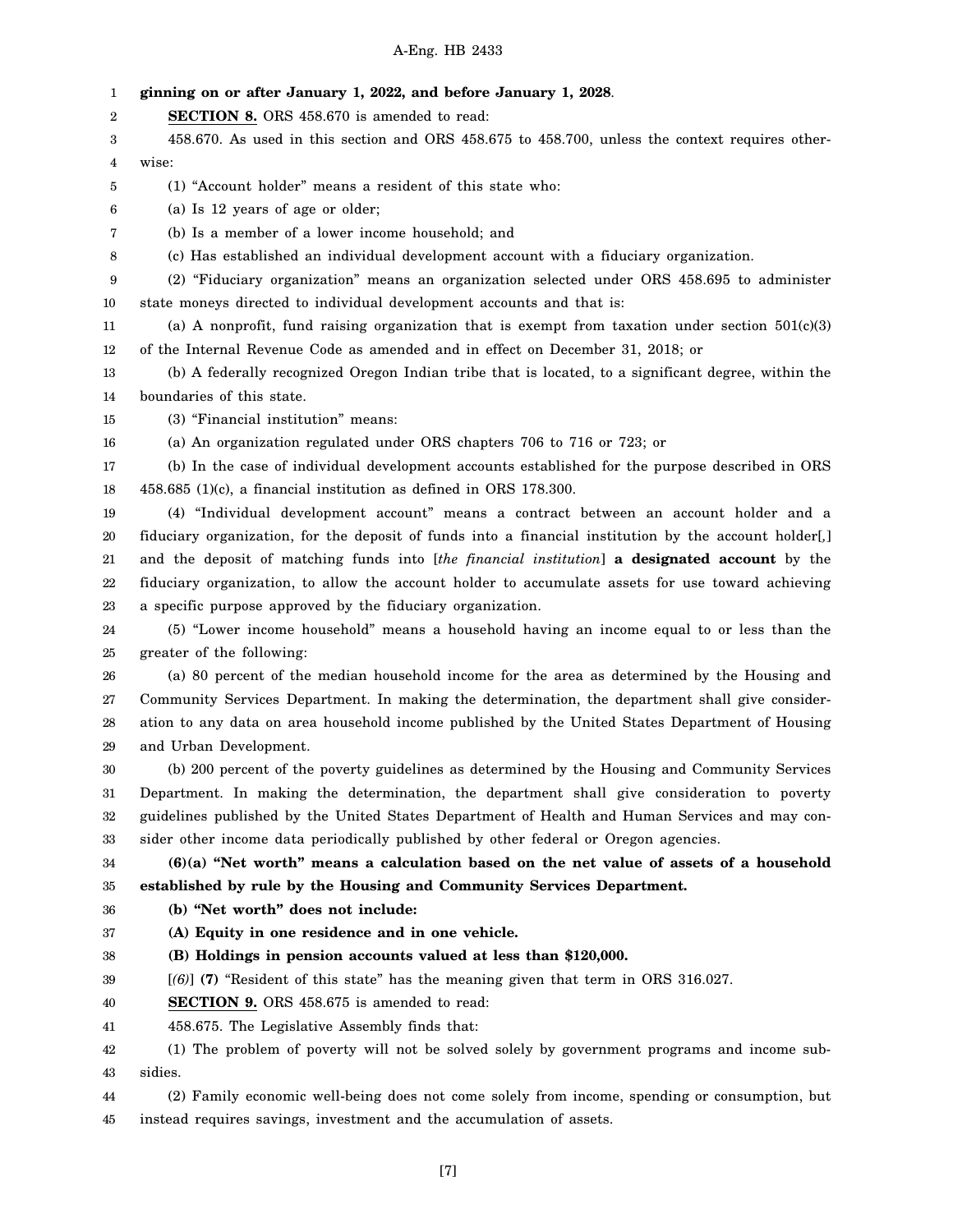1 (3) It is appropriate for the state to institute an asset-based antipoverty strategy.

2 3 4 5 (4) The state has an opportunity to take advantage of private and federal resources by making the transition to an asset-based antipoverty strategy. Those resources **may** include, but are not limited to, the Assets for Independence Act (42 U.S.C. 604) and the Workforce Innovation and Opportunity Act (29 U.S.C. 3101 et seq.).

6 7 8 9 10 (5) Investment through an individual development account system will help lower income households obtain the assets they need to succeed. Communities and this state will experience resultant economic and social benefits accruing from the promotion of [*job training and higher education, home ownership and small business development*] **the financial stability and resilience of lower income households**.

11 12 13 14 15 [*(6) It is desirable for this state to enact legislation that enables an authorized fiduciary organization sufficient flexibility to receive private, state and federal moneys for individual development accounts. The Legislative Assembly should periodically review the provisions of ORS 458.675 to 458.700 to ensure that this state maximizes the receipt of available federal moneys for individual development accounts.*]

16 **SECTION 10.** ORS 458.680 is amended to read:

17 18 458.680. (1) A person who qualifies to become an account holder may enter into an agreement with a fiduciary organization for the establishment of an individual development account.

19 20 21 22 23 24 25 (2) To become an account holder a person must, in addition to meeting any other qualifications, be a member of a lower income household that has a net worth of less than \$20,000. [*As used in this subsection, "net worth" means the value of all assets owned in whole or part by household members, excluding equity in a residence and in one vehicle, and excluding holdings in pension accounts, as defined by the Housing and Community Services Department by rule, that are valued at less than \$60,000, minus the total debts and obligations of household members, all as measured at the time that the person applies to establish the account.*]

26 27 28 29 30 (3) Every account holder, with support from the fiduciary organization, shall develop a personal development plan to advance account holder self-reliance. The personal development plan must include appropriate coaching, mentorship, social support, financial adequacy training and assetspecific training designed to increase the independence of the person and the person's household through achievement of the account's approved purpose.

31 32 33 34 35 36 (4) Notwithstanding subsection (1) of this section, a fiduciary organization may refuse to allow a qualified person to establish an account if establishment of the account would result in the members of a lower income household having more than one account. Notwithstanding subsection (1) of this section, a fiduciary organization shall refuse to allow a qualified person to establish an account if establishment of the account would result in the members of a lower income household having more than two accounts.

37 38 **SECTION 11.** ORS 458.685, as amended by section 36, chapter 12, Oregon Laws 2020 (first special session) (Enrolled House Bill 4212), is amended to read:

39 40 458.685. (1) A person may establish an individual development account only for a purpose approved by a fiduciary organization. Purposes that the fiduciary organization may approve are:

41

(a) The acquisition of post-secondary education or job training.

42 43 44 (b) If the account holder has established the account for the benefit of a household member who is under the age of 18 years, the payment of extracurricular nontuition expenses designed to prepare the member for post-secondary education or job training.

45 (c) If the account holder has established a savings network account for higher education under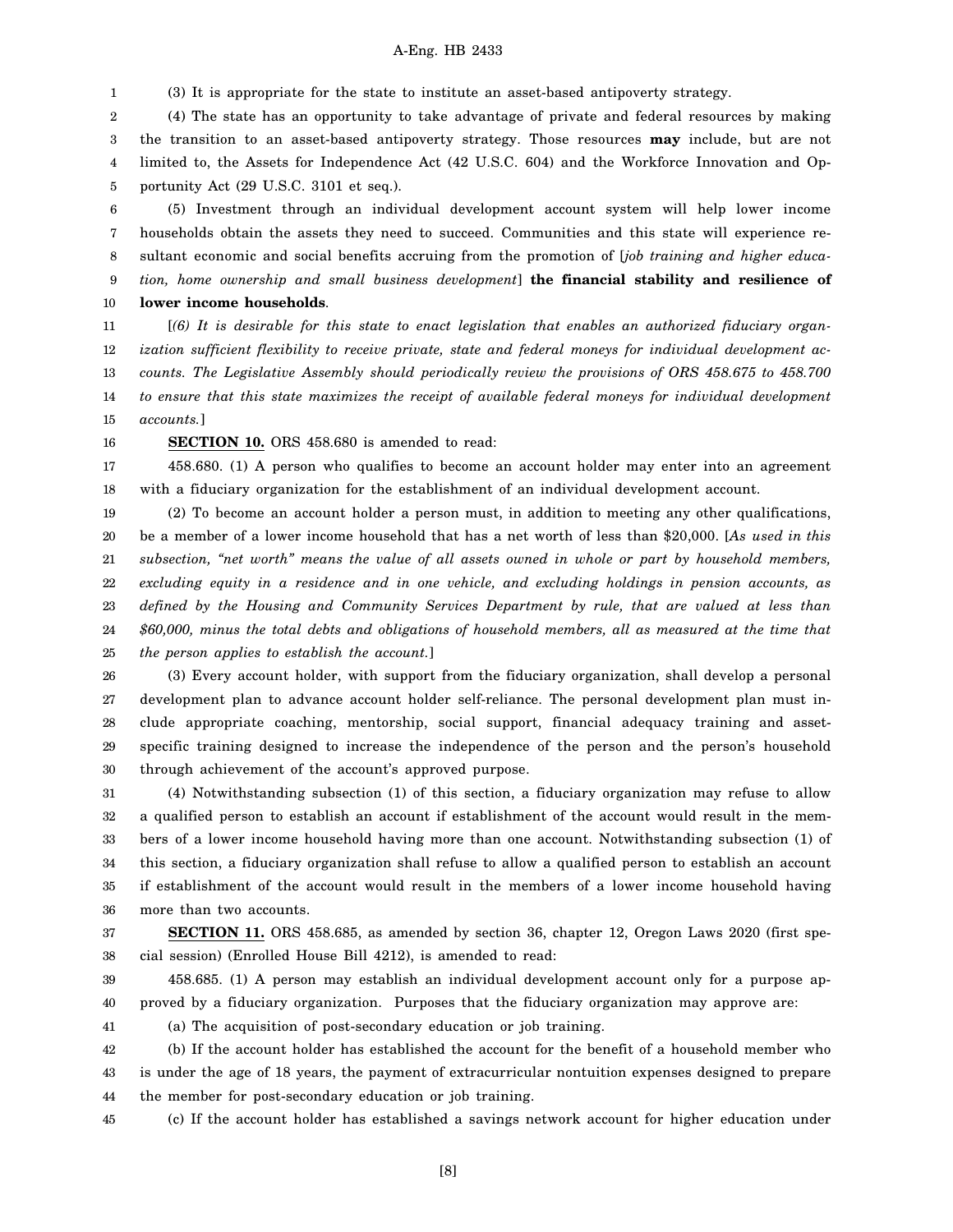1 ORS 178.300 to 178.360 on behalf of a designated beneficiary, the funding of qualified higher educa-

2 3 tion expenses as defined in ORS 178.300 by one or more deposits into a savings network account for higher education on behalf of the same designated beneficiary.

4 5 6 7 8 9 (d) The purchase of a primary residence. In addition to payment on the purchase price of the residence, account moneys may be used to pay any usual or reasonable settlement, financing or other closing costs. The account holder must not have owned or held any interest in a residence during the three years prior to making the purchase. However, this three-year period shall not apply to displaced homemakers, individuals who have lost home ownership as a result of divorce or owners of manufactured homes.

10 11 12 13 (e) The rental of a primary residence when housing stability is essential to achieve state policy goals. Account moneys may be used for security deposits, first and last months' rent, application fees and other expenses necessary to move into the primary residence, as specified in the account holder's personal development plan for increasing the independence of the person.

14 15 16 17 18 19 20 (f) The capitalization of a small business. Account moneys may be used for capital, plant, equipment and inventory expenses and to hire employees upon capitalization of the small business, or for working capital pursuant to a business plan. The business plan must have been developed [*by*] **with** a financial institution, nonprofit microenterprise program or other qualified agent demonstrating business expertise and have been approved by the fiduciary organization. The business plan must include a description of the services or goods to be sold, a marketing plan and projected financial statements.

21 22 23 24 25 26 (g) Improvements, repairs or modifications necessary to make or keep the account holder's primary dwelling habitable, accessible or visitable for the account holder or a household member. This paragraph does not apply to improvements, repairs or modifications made to a rented primary dwelling to achieve or maintain a habitable condition for which ORS 90.320 (1) places responsibility on the landlord. As used in this paragraph, "accessible" and "visitable" have the meanings given those terms in ORS 456.508.

27 28 29 30 31 (h) The purchase of equipment, technology or specialized training [*required*]**, as specified in the account holder's personal development plan, that allows the person** to become competitive in obtaining or maintaining employment**,** [*or*] to start or maintain a business, [*as specified in the account holder's personal development plan for increasing*] **or to increase** the independence of [*the person*] **an account holder**.

32 33 (i) The purchase or repair of a vehicle, as specified in the account holder's personal development plan for increasing the independence of the person.

34 35 (j) The saving of funds for retirement, as specified in the account holder's personal development plan for increasing the independence of the person.

36 37 38 (k) The payment of debts [*owed for educational or medical purposes when the account holder is saving for another allowable purpose, as specified in*] **to support** the account holder's personal development plan for increasing the independence of the person.

39 40 41 (L) The creation or improvement of a credit score by obtaining a secured loan or a financial product that is designed to improve credit, as specified in the account holder's personal development plan for increasing the independence of the person.

42 43 (m) The replacement of a primary residence when replacement offers significant opportunity to improve habitability or energy efficiency.

44 45 (n) The establishment of savings for emergency expenses to promote financial stability and to protect existing assets **as specified in the account holder's personal development plan**. As used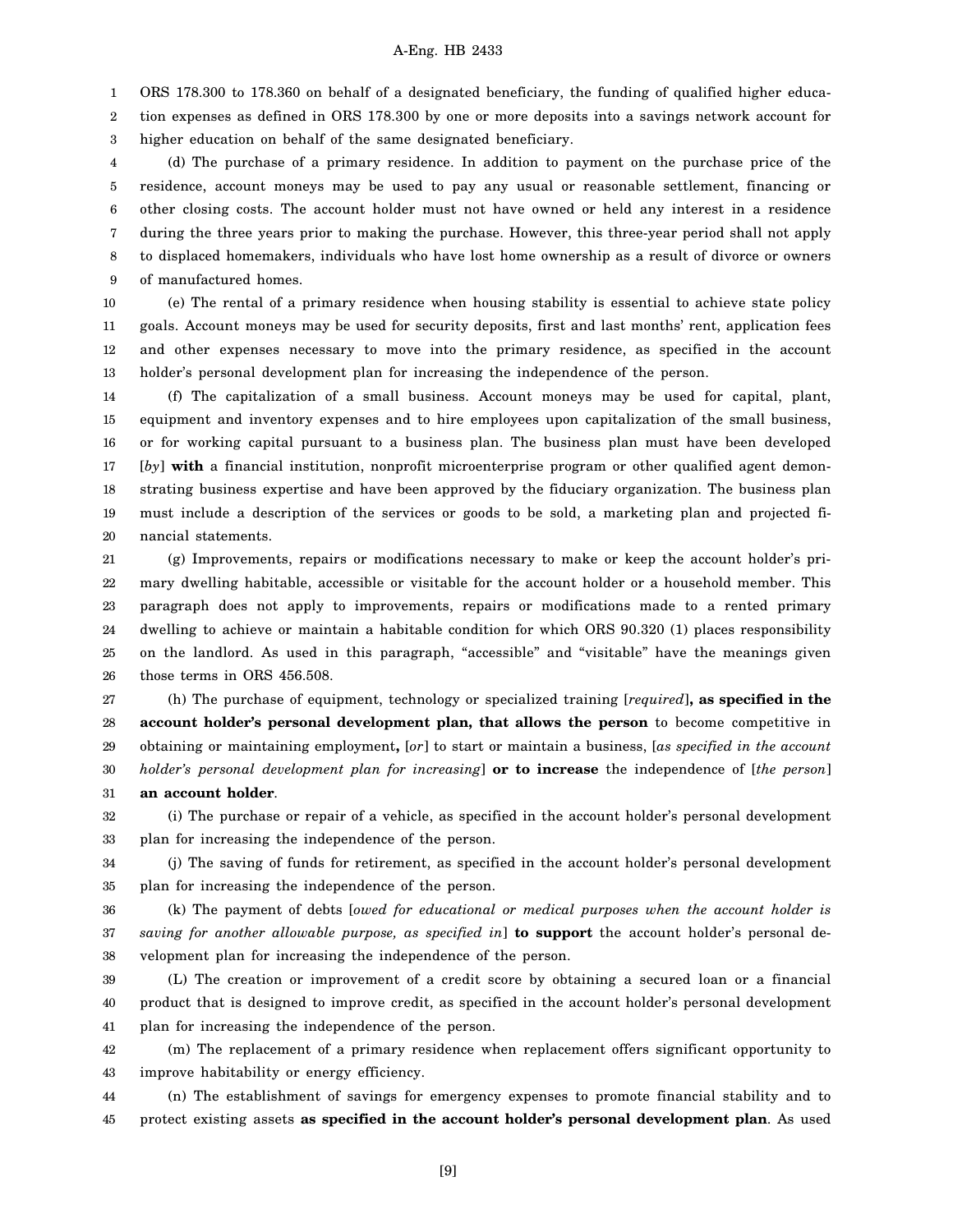1 2 3 in this paragraph, "emergency expenses" includes expenses for extraordinary medical costs or other unexpected and substantial personal expenses that would significantly impact the account holder's noncash assets, health, housing or standard of living if not promptly addressed.

4 5 6 7 (2)(a) An account holder may withdraw all or part of the account holder's deposits to an individual development account for [*emergency expenses as defined in subsection (1)(n) of this section*] **any financial hardship as determined by the account holder**, without regard to whether the account was established for emergency savings.

8 9 10 11 12 13 14 15 (b) [*The account holder must reimburse an account established for a purpose listed under subsection (1)(a) to (m) of this section for the amount withdrawn under this subsection. Until the reimbursement has been made in full, an account holder may not withdraw any matching deposits or accrued interest on matching deposits from the account except under this subsection.*] **The fiduciary organization shall remove from an account holder's account any moneys deposited as matching funds to deposits withdrawn under this section, unless the withdrawn deposits were deposited and withdrawn for emergency expenses under subsection (1)(n) of this section.**

16 17 [*(3) If an account holder withdraws moneys from an individual development account for other than an approved purpose, the fiduciary organization may remove the account holder from the program.*]

18 19 20 21 22  $[(4)(a)]$  **(3)(a)** If the account holder of an account established for the purpose set forth in subsection (1)(c) or (j) of this section has achieved the account's approved purpose in accordance with the personal development plan developed by the account holder under ORS 458.680, the account holder may withdraw, or authorize the withdrawal of, the remaining amount of all deposits, including matching deposits, and interest in the account as follows:

23 24 25 26 (A) For an account established for the purpose set forth in subsection (1)(c) of this section, by rolling over the entire withdrawal amount, not to exceed the limit established pursuant to ORS 178.335, into one or more of the savings network accounts for higher education under ORS 178.300 to 178.360, the establishment of which is the purpose of the individual development account; or

27 28 29 (B) For an account established for the purpose set forth in subsection (1)(j) of this section, by rolling over the entire withdrawal amount into an individual retirement account, a retirement plan or a similar account or plan established under the Internal Revenue Code.

30 31 (b) Upon withdrawal of all moneys in the individual development account as provided in paragraph (a) of this subsection, the account relationship shall terminate.

32 33 34 (c) The rollover of moneys into a savings network account for higher education under this subsection may not cause the amount in the savings network account for higher education to exceed the limit on total contributions established pursuant to ORS 178.335.

35 36 37 (d) Any amount of the rollover that has been subtracted on the taxpayer's federal return pursuant to section 219 of the Internal Revenue Code shall be added back in the determination of taxable income.

38 39 40 [*(5)*] **(4)** If an account holder moves from the area where the program is conducted or is otherwise unable to continue in the program, the fiduciary organization may remove the account holder from the program.

41 42 43 44 [*(6)*] **(5)** If an account holder is removed from the program under subsection [*(3) or (5)*] **(4)** of this section, all matching deposits in the account and all interest earned on matching deposits shall revert to the fiduciary organization. The fiduciary organization shall use the reverted funds as a source of matching deposits for other accounts.

45 **SECTION 12.** ORS 458.690 is amended to read:

[10]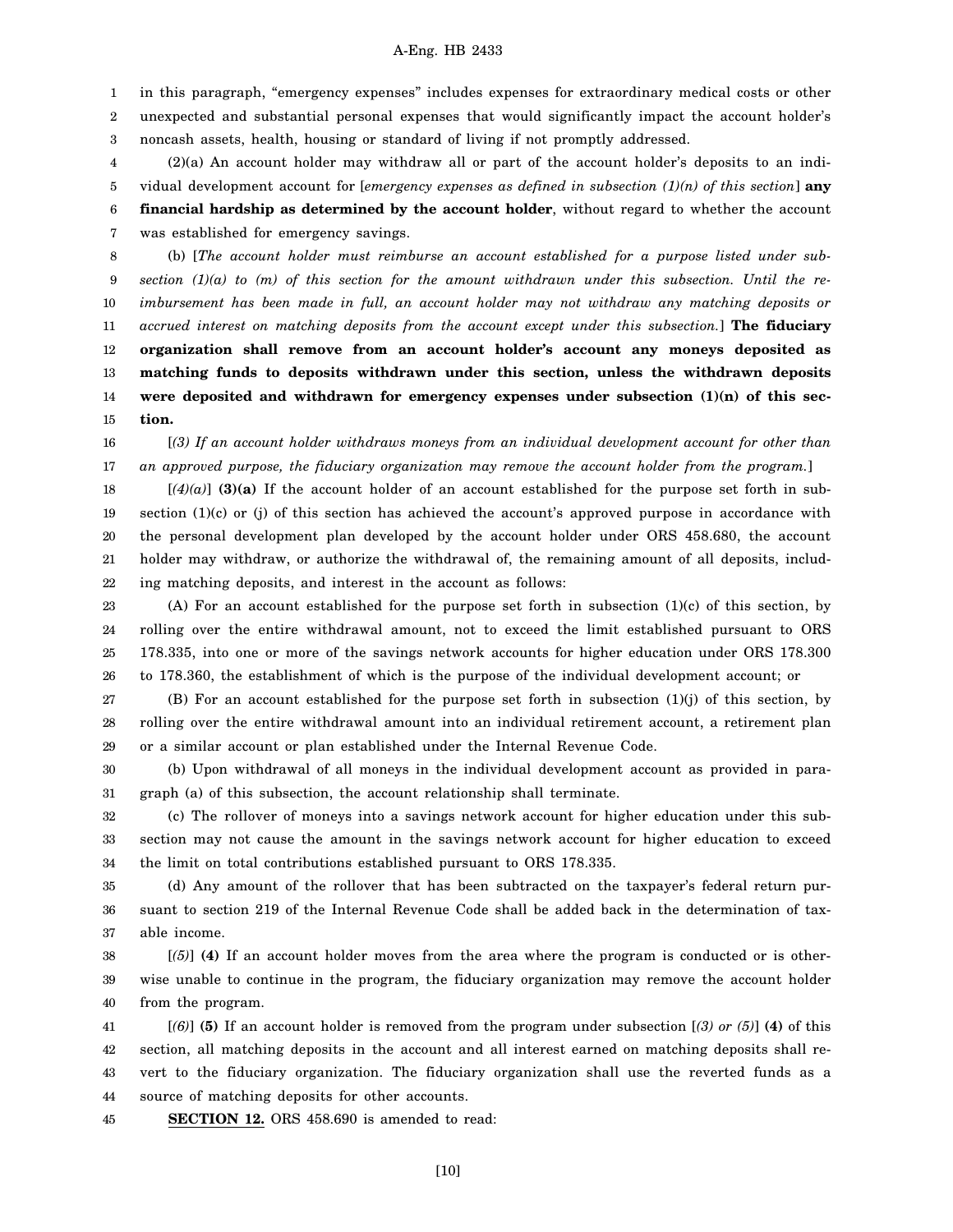1 2 3 4 458.690. (1) [*Notwithstanding ORS 315.271,*] A fiduciary organization selected under ORS 458.695 may qualify as the recipient of account contributions that qualify the contributor for a tax credit under ORS 315.271 only if [*the fiduciary organization structures the accounts to have the following features:*]

5 6 7 8 [*(a)*] the fiduciary organization matches amounts deposited by the account holder according to a formula established by the fiduciary organization[*. The fiduciary organization shall maintain on deposit in the account*] **of** not less than \$1 nor more than \$5 for each \$1 deposited by the account holder.

9 10 [*(b) The matching deposits by the fiduciary organization to the individual development account are placed in:*]

11 12 [*(A) A savings account jointly held by the account holder and the fiduciary organization and requiring the signatures of both for withdrawals;*]

13 14 15 [*(B) A savings*] **The matching funds must be deposited into a designated** account that is controlled by the fiduciary organization and is separate from the savings account of the account holder[*; or*]**.**

16 17 18 [*(C) In the case of an account established for the purpose described in ORS 458.685 (1)(c), a savings network account for higher education under ORS 178.300 to 178.360, in which the fiduciary organization is the account owner as defined in ORS 178.300.*]

19 20 21 22 23 (2) Account holders may not accrue more than [*\$3,000*] **\$6,000** of matching funds under subsection (1) of this section from state-directed moneys in any 12-month period. A fiduciary organization may designate a lower amount as a limit on annual matching funds. A fiduciary organization shall maintain on deposit sufficient funds to cover the matching deposit agreements for all individual development accounts managed by the organization.

24 25 26 (3) The Housing and Community Services Department shall adopt rules to establish a maximum total amount of state-directed moneys that may be deposited as matching funds into an individual development account.

27 28 29 (4) The Housing and Community Services Department shall provide information to the Department of Revenue about all individual development account contributors that are qualified for a tax credit under ORS 315.271, if required by ORS 315.058.

30 **SECTION 13.** ORS 458.700 is amended to read:

31 32 33 34 35 36 37 38 39 40 458.700. (1) Subject to Housing and Community Services Department rules, a fiduciary organization has sole authority over, and responsibility for, the administration of individual development accounts. The responsibility of the fiduciary organization extends to all aspects of the account program, including marketing to participants, soliciting **additional** matching contributions, counseling account holders, providing financial literacy education, and conducting required verification and compliances activities. The fiduciary organization may establish program provisions as the organization believes necessary to ensure account holder compliance with the provisions of ORS 458.680 and 458.685. [*Notwithstanding ORS 458.670 (5) and 458.680 (2),*] A fiduciary organization may establish income and net worth limitations for account holders that are lower than the income and net worth limitations established by ORS 458.670 (5) and 458.680 (2).

41 42 43 44 45 (2) A fiduciary organization may act in partnership with other entities, including businesses, government agencies, nonprofit organizations, community development corporations, community action programs, housing authorities and congregations to assist in the fulfillment of fiduciary organization responsibilities under [*this section and ORS 458.685, 458.690 and 458.695*] **ORS 458.670 to 458.700**.

[11]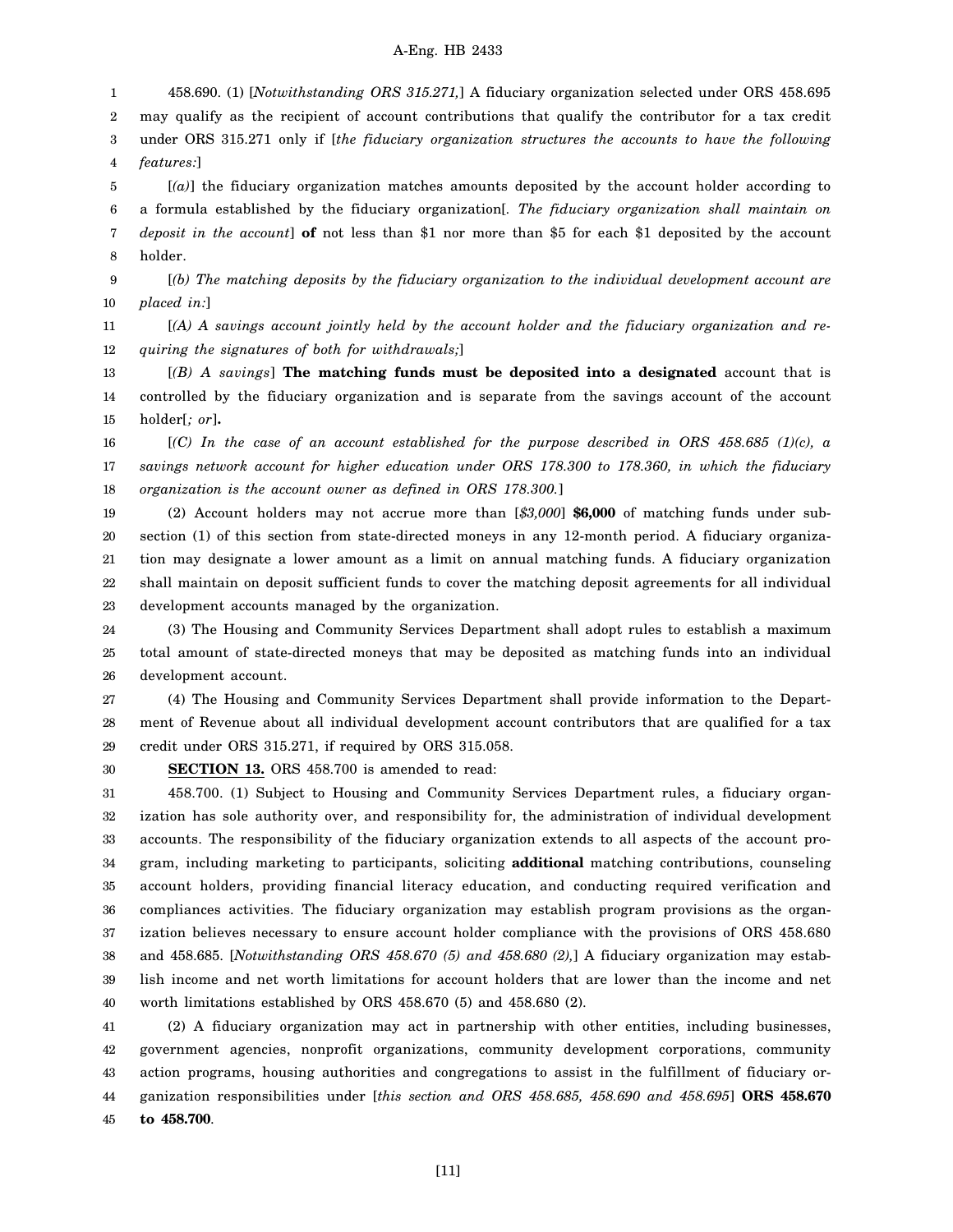1 2 (3) A fiduciary organization may use a reasonable portion of moneys allocated to the individual development account program for administration, operation and evaluation purposes.

3 4 5 6 7 8 (4) A fiduciary organization [*selected to administer moneys directed by the state to individual development account purposes or receiving tax deductible contributions*] shall provide the Housing and Community Services Department with an annual report of the fiduciary organization's individual development account program activity. The report [*shall*] **must** be filed no later than 90 days after the end of the fiscal year of the fiduciary organization. The report [*shall*] **must** include, but is not limited to:

9 (a) The number of individual development accounts administered by the fiduciary organization;

(b) The amount of deposits and matching deposits for each account;

11 (c) The purpose of each account;

10

12 (d) The number of withdrawals made; and

13 14 (e) Any other information the department may require for the purpose of making a return on investment analysis.

15 16 [*(5) A fiduciary organization that is the account owner of a savings network account for higher education under ORS 178.300 to 178.360:*]

17 18 19 20 [*(a) May make a qualified withdrawal only at the direction of the designated beneficiary and only after the savings network account of the account holder that was established for the designated beneficiary has been reduced to a balance of zero exclusively through qualified withdrawals by the designated beneficiary; and*]

21 22 23 24 25 [*(b) May make nonqualified withdrawals only if the savings network account of the account holder that was established for the designated beneficiary has a balance of less than \$100 or if the account holder or designated beneficiary has granted permission to make the withdrawal. Moneys received by a fiduciary organization from a nonqualified withdrawal made under this paragraph must be used for individual development account purposes.*]

26 27 [*(6)*] **(5)** The department may make all reasonable and necessary rules to ensure fiduciary organization compliance with [*this section and ORS 458.685 and 458.695*] **ORS 458.670 to 458.700**.

28 **SECTION 14.** ORS 315.650 is amended to read:

29 30 31 32 33 315.650. (1) A credit against taxes otherwise imposed under ORS chapter 316 shall be allowed for amounts contributed by the taxpayer during the tax year to a savings network account for higher education established under ORS 178.300 to 178.360 or an ABLE account established under ORS 178.380. A taxpayer who makes contributions to both types of account may claim the credit for the amounts listed in subsection (2) of this section for each type of account.

34 35 36 (2) The amount of the credit allowed under this section shall be limited based on the taxpayer's adjusted gross income and shall be the lesser of \$300, if reported on a joint return, or \$150, if reported on any other type of return, or the following:

37 (a) The amount contributed, if the taxpayer's adjusted gross income does not exceed \$30,000;

38 39 (b) 50 percent of the amount contributed, if the taxpayer's adjusted gross income exceeds \$30,000 but does not exceed \$70,000;

40 41 (c) 25 percent of the amount contributed, if the taxpayer's adjusted gross income exceeds \$70,000 but does not exceed \$100,000;

42 43 (d) 10 percent of the amount contributed, if the taxpayer's adjusted gross income exceeds \$100,000 but does not exceed \$250,000; or

44 45 (e) 5 percent of the amount contributed, if the taxpayer's adjusted gross income exceeds \$250,000.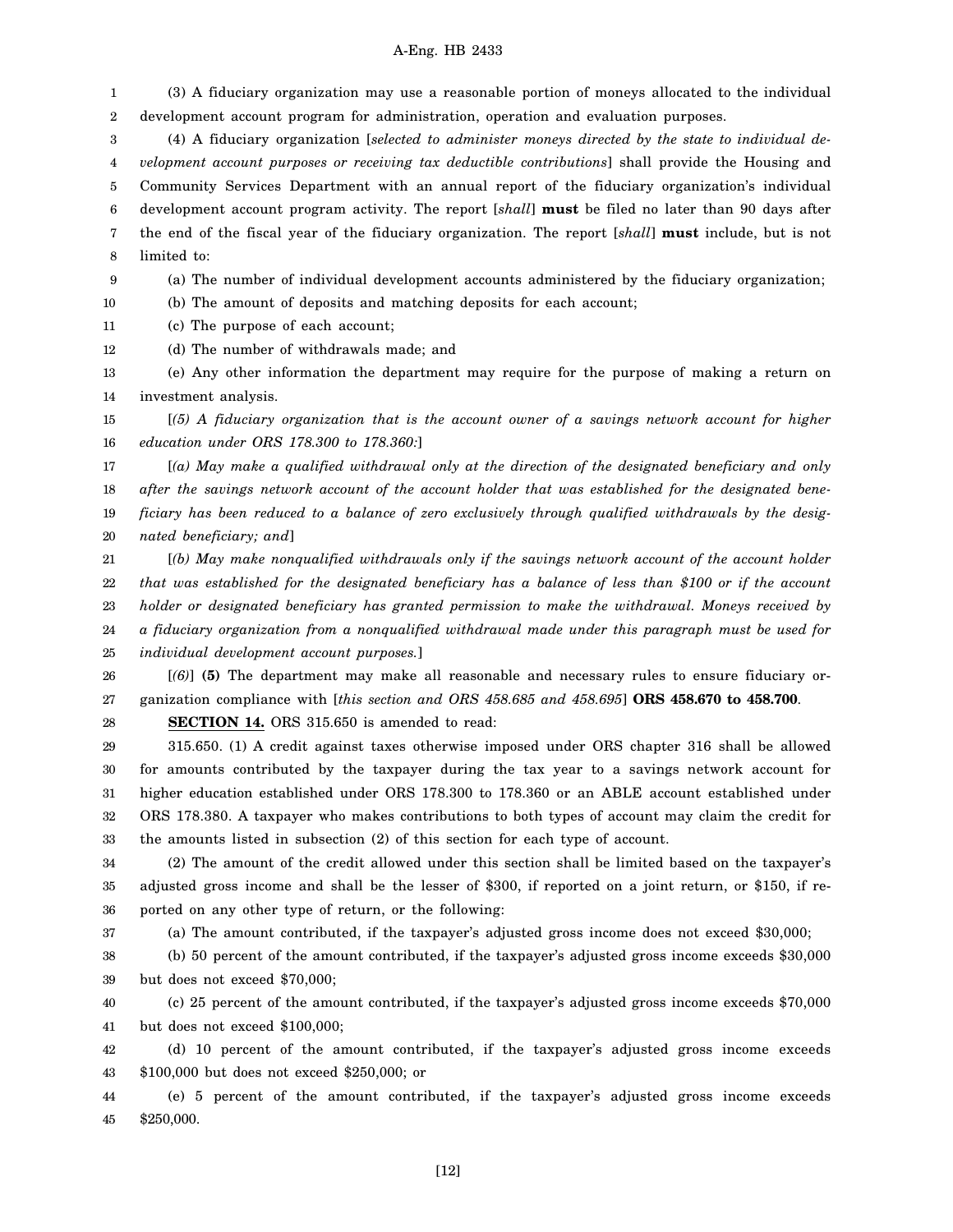1 2 3 4 5 6 7 (3)(a) The Department of Revenue shall annually adjust the maximum credit amounts allowable under this section according to the cost-of-living adjustment for the calendar year. The department shall first make this adjustment for a joint return by multiplying the maximum credit amount in subsection (2) of this section by the percentage (if any) by which the monthly averaged U.S. City Average Consumer Price Index for the 12 consecutive months ending August 31 of the prior calendar year exceeds the monthly averaged U.S. City Average Consumer Price Index for the 12 consecutive months ending August 31, 2018.

8 9 10 (b) As used in this subsection, "U.S. City Average Consumer Price Index" means the U.S. City Average Consumer Price Index for All Urban Consumers (All Items) as published by the Bureau of Labor Statistics of the United States Department of Labor.

11 12 13 14 (c) If any adjustment to the maximum credit amount for a joint return, as determined under paragraph (a) of this subsection, is not a multiple of \$20, the adjustment shall be rounded to the next lower multiple of \$20. The department shall then adjust the maximum credit amount for all other types of returns so that it is half the maximum credit amount for a joint return.

15 16 17 18 (4) A credit under this section is allowed for a preceding tax year for amounts contributed to a savings network account for higher education or to an ABLE account if the contribution is made before the taxpayer files a return or before the 15th day of the fourth month following the closing of the taxpayer's tax year, whichever is earlier.

19 20 21 (5) A credit is not allowed under this section for any amount that has been transferred into a savings network account for higher education from an individual development account, through a rollover, as provided in ORS 458.685  $[(4)(a)(A)]$  (3)(a)(A).

22 23 24 25 26 27 (6) If the amount allowable as a credit under this section, when added to the sum of the amounts allowable as payment of tax under ORS 316.187 (withholding), ORS 316.583 (estimated tax), other tax prepayment amounts and other refundable credit amounts, exceeds the taxes imposed by ORS chapters 314 and 316 for the tax year (reduced by any nonrefundable credits allowable for purposes of ORS chapter 316 for the tax year), the amount of the excess shall be refunded to the taxpayer as provided in ORS 316.502.

28 29 (7) The credit shall be claimed on a form prescribed by the Department of Revenue that contains the information required by the department.

30 31 32 (8) Spouses in a marriage who file separate returns for a taxable year may each claim a share of the tax credit that would have been allowed on a joint return in proportion to the adjusted gross income of each.

33 (9) In the case of a credit allowed under this section:

34 (a) A nonresident shall be allowed the credit in the proportion provided in ORS 316.117.

35 36 (b) If a change in the status of the taxpayer from resident to nonresident or from nonresident to resident occurs, the credit shall be determined in a manner consistent with ORS 316.117.

37 38 39 (c) If a change in the taxable year of the taxpayer occurs as described in ORS 314.085, or if the department terminates the taxpayer's taxable year under ORS 314.440, the credit shall be prorated or computed in a manner consistent with ORS 314.085.

40 **SECTION 15.** ORS 316.699 is amended to read:

41 316.699. (1) There shall be subtracted from federal taxable income the amount contributed to:

42 43 (a) A savings network account for higher education established under ORS 178.300 to 178.360; or

44 45 (b) An ABLE account established under ORS 178.380 and rules adopted by the Oregon 529 Savings Board, when the contribution is made before the designated beneficiary of the account at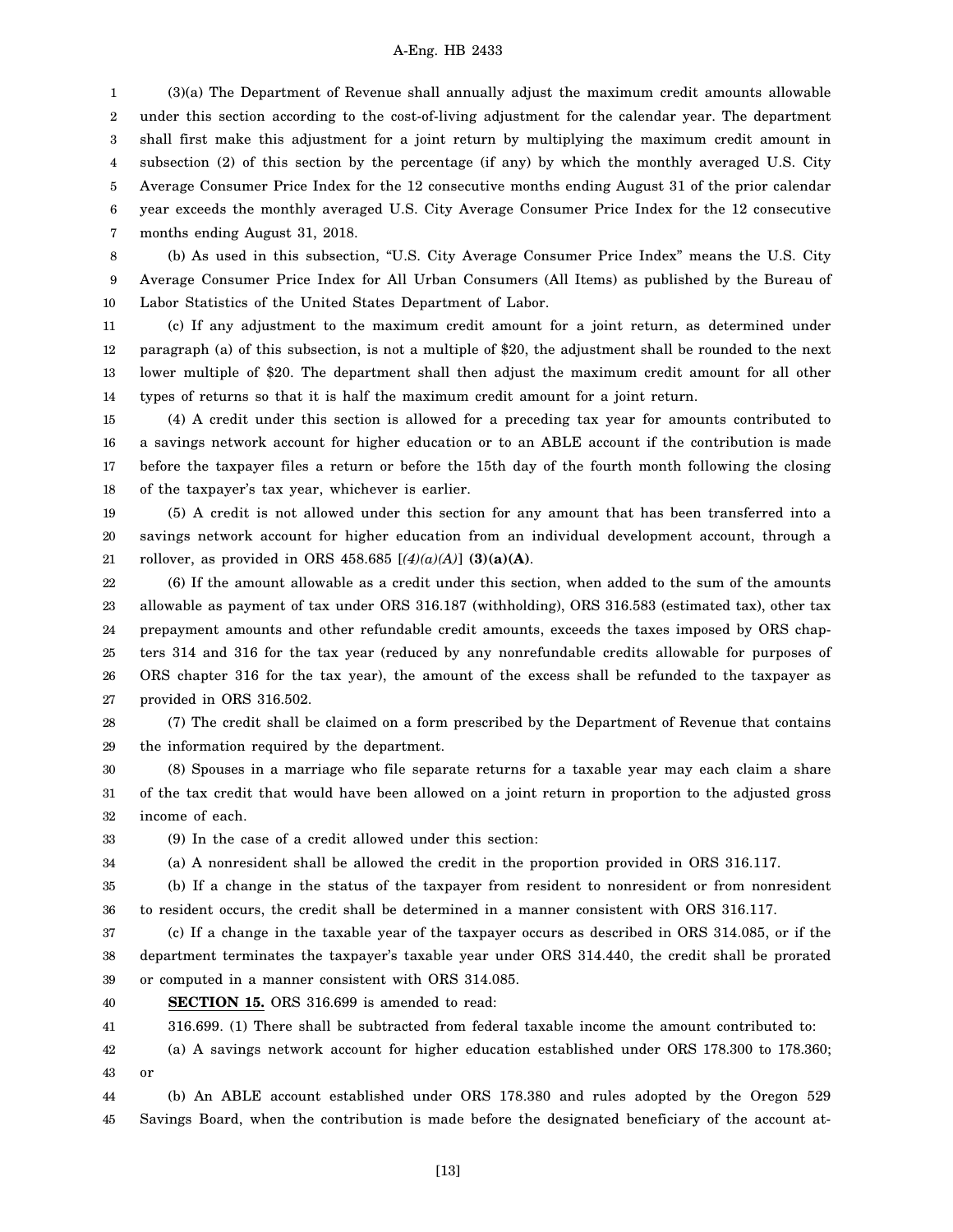1 tains 21 years of age.

2 3 (2) Notwithstanding subsection (1) of this section, a subtraction under this section may not exceed the lesser of:

4 5 (a) \$4,000 for the tax year if the taxpayer files a joint return, or \$2,000 for the tax year if the taxpayer files a return other than a joint return; and

6 7 8 (b) If an amount is carried forward to a succeeding tax year under subsection (4) of this section, the balance in the savings network account for higher education or ABLE account at the close of the tax year for which the subtraction is being made.

9 10 11 12 13 14 (3)(a) The Department of Revenue shall annually adjust the maximum subtraction allowable under this section according to the cost-of-living adjustment for the calendar year. The department shall make this adjustment by multiplying the amount in subsection (2) of this section by the percentage (if any) by which the monthly averaged U.S. City Average Consumer Price Index for the 12 consecutive months ending August 31 of the prior calendar year exceeds the monthly averaged U.S. City Average Consumer Price Index for the 12 consecutive months ending August 31, 2007.

15 16 17 (b) As used in this subsection, "U.S. City Average Consumer Price Index" means the U.S. City Average Consumer Price Index for All Urban Consumers (All Items) as published by the Bureau of Labor Statistics of the United States Department of Labor.

18 19 20 21 22 (4) Any amounts contributed to a savings network account for higher education or an ABLE account that are not subtracted from federal taxable income because of the monetary limitations imposed by subsection (2) of this section may be carried forward for four succeeding tax years and subtracted from federal taxable income in any of those succeeding tax years in an amount that does not exceed the monetary limitations imposed by subsection (2) of this section.

23 24 25 26 (5) The amount contributed to a savings network account for higher education or an ABLE account may be subtracted from a preceding tax year if the contribution is made before the taxpayer files a return or before the 15th day of the fourth month following the closing of the taxpayer's tax year, whichever is earlier.

27 28 29 (6) A subtraction is not allowed under this section for any amount that has been transferred into a savings network account for higher education from an individual development account, through a rollover, as provided in ORS 458.685  $[(4)(a)(A)]$  (3)(a)(A).

30 31 **SECTION 16.** Section 50, chapter 913, Oregon Laws 2009, as amended by section 13, chapter 701, Oregon Laws 2015, is amended to read:

32 33 34 **Sec. 50. An offset is not allowed under** ORS 734.835 [*does not apply to tax years beginning*] **if the first tax year for which the credit would otherwise be allowed begins** on or after January 1, [*2022*] **2028**.

35 36 **SECTION 17.** Section 9, chapter 843, Oregon Laws 2007, as amended by section 52, chapter 913, Oregon Laws 2009, and section 12, chapter 701, Oregon Laws 2015, is amended to read:

37 38 **Sec. 9.** (1) ORS 315.624 applies to tax years beginning on or after January 1, 2008, and before January 1, [*2022*] **2028**.

39 40 (2) The amendments to ORS 316.680 by section 2, chapter 843, Oregon Laws 2007, apply to tax years beginning on or after January 1, 2008, and before January 1, 2012.

41 **SECTION 18.** ORS 315.167 is amended to read:

42 43 44 315.167. (1) Prior to the completion of an agriculture workforce housing project for which credit under ORS 315.164 will be claimed, an owner or operator of agriculture workforce housing shall apply to the Housing and Community Services Department for a letter of credit approval.

45 (2) The application shall be on such form as is prescribed by the Housing and Community Ser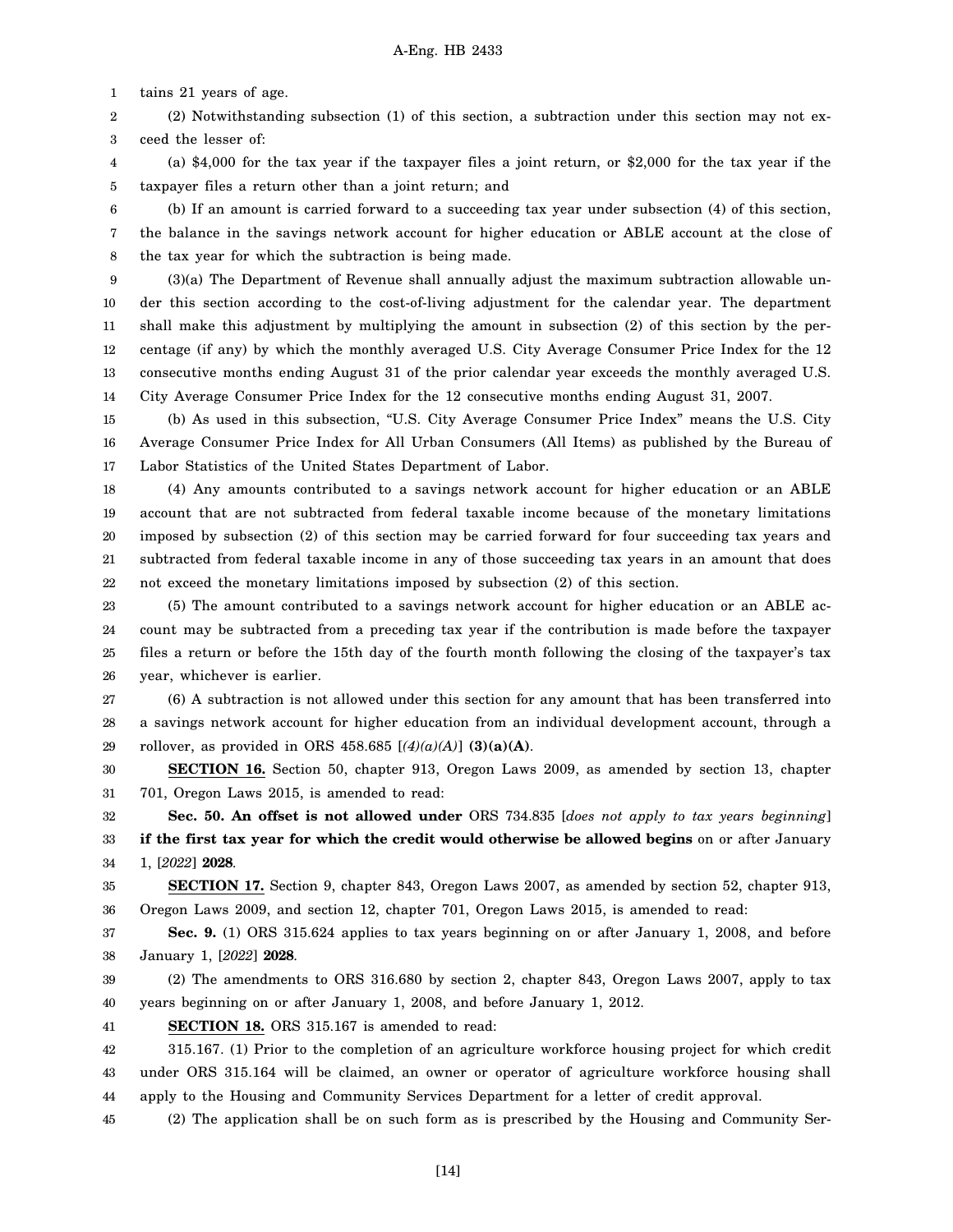1 vices Department and shall provide:

6

2 (a) The name, address and taxpayer identification number of the taxpayer;

3 (b) The location of the proposed agriculture workforce housing;

4 5 (c) A description of the project identifying the type of housing that is the subject of the agriculture workforce housing project;

(d) An estimate of the eligible costs of the agriculture workforce housing project;

7 8 (e) The number of units in the project dedicated to agriculture workforce housing and the eligible costs associated with the units;

9 10 (f) The amount of credit to be claimed by the owner or operator of agriculture workforce housing, and the amount of credit, if any, to be claimed by a contributor under ORS 315.169; and

11 (g) Any other information as the Housing and Community Services Department may require.

12 13 (3) The Housing and Community Services Department may review applications using any reasonable system of prioritizing review established by department rule.

14 15 16 17 18 [*(4) Applications filed in compliance with this section shall be approved by the Housing and Community Services Department to the extent that the total of estimated eligible costs for all approved agriculture workforce housing projects for the calendar year is equal to or less than \$7.25 million. No application shall be approved if the addition of the estimated eligible costs of the project to the estimated eligible costs for all approved projects for the calendar year would exceed \$7.25 million.*]

19 20 21 22 23 [*(5)*] **(4)** Upon approval of an application, the Housing and Community Services Department shall prepare a letter of credit approval. The letter shall state the approved amount of estimated eligible costs for the agriculture workforce housing project and, if applicable, the portion of credit to be claimed by an owner or operator of agriculture workforce housing under ORS 315.164 and the portion of credit to be claimed by a contributor under ORS 315.169. The letter shall be sent:

24 25 (a) To the owner or operator of agriculture workforce housing, if any credit is to be claimed under ORS 315.164; and

26 27 (b) To the contributor, if any credit is to be claimed under ORS 315.169 and if the contributor has been identified at the time of approval.

28 29 30 31 32 [*(6)*] **(5)** At the conclusion of each calendar year, the Housing and Community Services Department shall send a list of the names, addresses and taxpayer identification numbers of taxpayers to whom a letter of credit approval has been issued under this section during the calendar year, along with approved amounts of estimated eligible costs for each agriculture workforce housing project, to the Department of Revenue.

33 34 35 36 37 [*(7)*] **(6)** Notwithstanding that a letter of credit approval has been issued to a taxpayer under this section, the Department of Revenue may disallow, in whole or in part, a claim for credit under ORS 315.164 upon the Department of Revenue's determination that under the provisions of ORS 315.164 the taxpayer is not entitled to the credit or is only entitled to a portion of the amount claimed.

38 39 40 41 42 **SECTION 19. Section 20 of this 2021 Act is added to and made a part of ORS chapter 315. SECTION 20. The Housing and Community Services Department may approve an application under ORS 315.167 only if the potential credits of the project would not cause the total potential credits claimed under ORS 315.164 (1) for all approved applications to exceed \$16.75 million within the biennium in which the application is approved.**

43 44 **SECTION 21. Section 20 of this 2021 Act applies to biennia beginning on or after July 1, 2021.**

45 **SECTION 22.** ORS 458.660 is amended to read: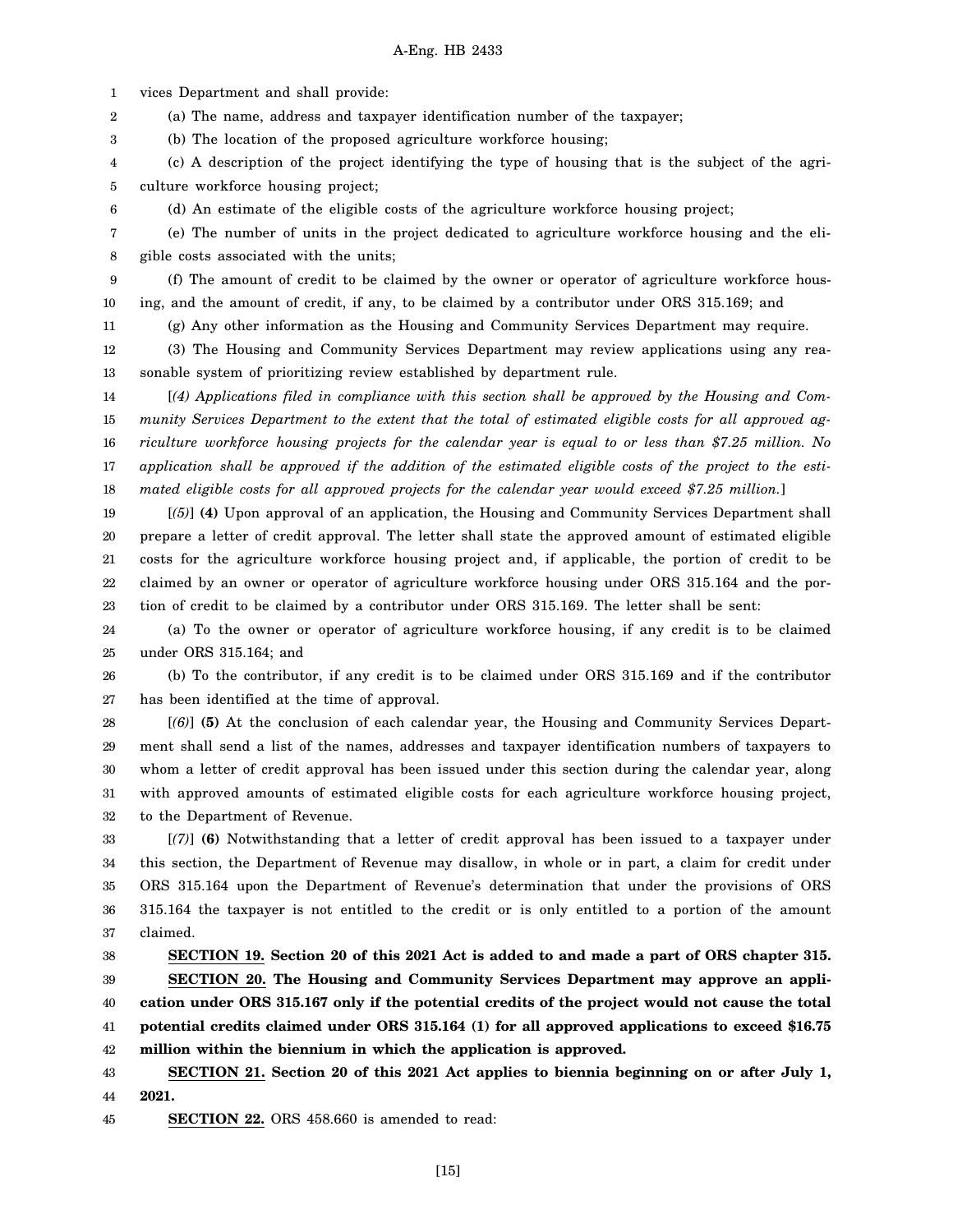| 1  | 458.660. (1) Except as provided in subsection (2) of this section, the Housing and Community       |  |  |  |
|----|----------------------------------------------------------------------------------------------------|--|--|--|
| 2  | Services Department shall disburse the moneys credited to the [Farmworker] Agricultural Worker     |  |  |  |
| 3  | Housing Development Account to expand this state's supply of housing for low and very low income   |  |  |  |
| 4  | [farmworkers] agricultural workers.                                                                |  |  |  |
| 5  | (2) The department may expend funds from the account for administration of the account as          |  |  |  |
| 6  | provided for in the legislatively approved budget, as that term is defined in ORS 291.002, for the |  |  |  |
| 7  | department.                                                                                        |  |  |  |
| 8  | <b>SECTION 23.</b> ORS 458.620 is amended to read:                                                 |  |  |  |
| 9  | 458.620. (1) There is created, separate and distinct from the General Fund of the State Treasury,  |  |  |  |
| 10 | the Oregon Housing Fund, which consists of six separate revolving accounts:                        |  |  |  |
| 11 | (a) The Housing Development and Guarantee Account;                                                 |  |  |  |
| 12 | (b) The Emergency Housing Account;                                                                 |  |  |  |
| 13 | (c) The Home Ownership Assistance Account;                                                         |  |  |  |
| 14 | (d) The [Farmworker] Agricultural Worker Housing Development Account;                              |  |  |  |
| 15 | (e) The General Housing Account; and                                                               |  |  |  |
| 16 | (f) The Wildfire Damage Housing Relief Account.                                                    |  |  |  |
| 17 | (2) Earnings on investment of moneys in:                                                           |  |  |  |
| 18 | (a) The Housing Development and Guarantee Account accrue to that account.                          |  |  |  |
| 19 | (b) The Emergency Housing Account accrue to that account.                                          |  |  |  |
| 20 | (c) The Home Ownership Assistance Account accrue to that account.                                  |  |  |  |
| 21 | (d) The [Farmworker] Agricultural Worker Housing Development Account accrue to that ac-            |  |  |  |
| 22 | count.                                                                                             |  |  |  |
| 23 | (e) The General Housing Account accrue to that account.                                            |  |  |  |
| 24 | (f) The Wildfire Damage Housing Relief Account accrue to that account.                             |  |  |  |
| 25 | (3)(a) Moneys in the Housing Development and Guarantee Account are continuously appropri-          |  |  |  |
| 26 | ated to the Housing and Community Services Department to carry out the provisions of ORS 458.630.  |  |  |  |
| 27 | (b) Moneys in the Emergency Housing Account are continuously appropriated to the department        |  |  |  |
| 28 | to carry out the provisions of ORS 458.650.                                                        |  |  |  |
| 29 | (c) Moneys in the Home Ownership Assistance Account are continuously appropriated to the           |  |  |  |
| 30 | department to carry out the provisions of ORS 458.655.                                             |  |  |  |
| 31 | (d) Moneys in the [Farmworker] Agricultural Worker Housing Development Account are con-            |  |  |  |
| 32 | tinuously appropriated to the department to carry out the provisions of ORS 458.660.               |  |  |  |
| 33 | (e) Moneys in the General Housing Account are continuously appropriated to the department          |  |  |  |
| 34 | to carry out the provisions of ORS 456.515 to 456.725.                                             |  |  |  |
| 35 | (f) Moneys in the Wildfire Damage Housing Relief Account are continuously appropriated to the      |  |  |  |
| 36 | department to carry out the provisions of ORS 458.667.                                             |  |  |  |
| 37 | (4) Individuals and corporations, both for profit or nonprofit, may make monetary contributions    |  |  |  |
| 38 | to be credited to:                                                                                 |  |  |  |
| 39 | (a) The Housing Development and Guarantee Account; or                                              |  |  |  |
| 40 | (b) The General Housing Account.                                                                   |  |  |  |
| 41 | <b>SECTION 24.</b> ORS 458.620, as amended by section 39, chapter 10, Oregon Laws 2020 (second     |  |  |  |
| 42 | special session), is amended to read:                                                              |  |  |  |
| 43 | 458.620. (1) There is created, separate and distinct from the General Fund of the State Treasury,  |  |  |  |
| 44 | the Oregon Housing Fund, which consists of five separate revolving accounts:                       |  |  |  |
|    |                                                                                                    |  |  |  |

45 (a) The Housing Development and Guarantee Account;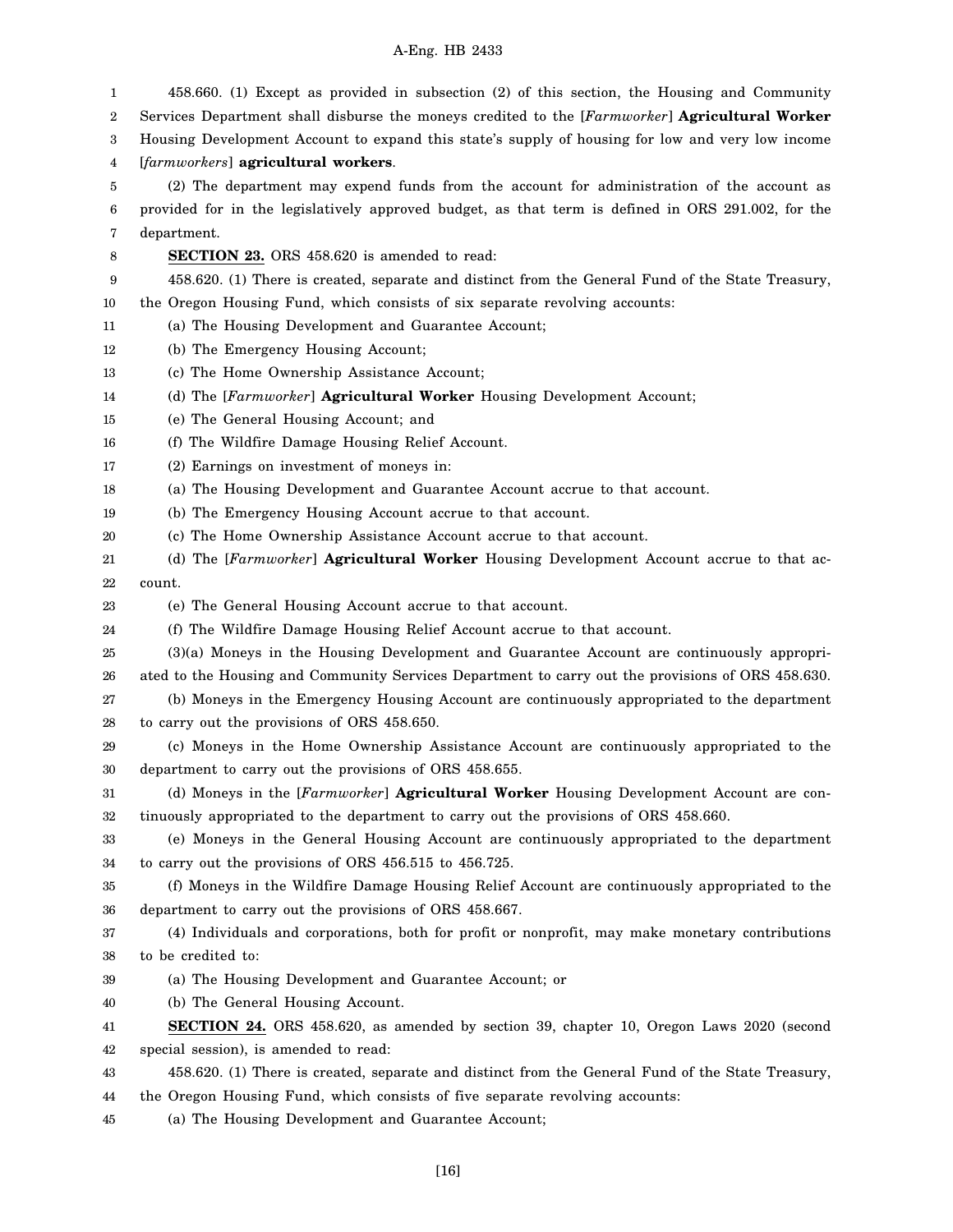1 2 3 4 5 6 7 8 9 10 11 12 13 14 15 16 17 18 19 20 21 22 23 24 25 26 27 28 29 30 31 32 33 34 35 36 37 38 39 40 41 42 43 44 (b) The Emergency Housing Account; (c) The Home Ownership Assistance Account; (d) The [*Farmworker*] **Agricultural Worker** Housing Development Account; and (e) The General Housing Account. (2) Earnings on investment of moneys in: (a) The Housing Development and Guarantee Account accrue to that account. (b) The Emergency Housing Account accrue to that account. (c) The Home Ownership Assistance Account accrue to that account. (d) The [*Farmworker*] **Agricultural Worker** Housing Development Account accrue to that account. (e) The General Housing Account accrue to that account. (3)(a) Moneys in the Housing Development and Guarantee Account are continuously appropriated to the Housing and Community Services Department to carry out the provisions of ORS 458.630. (b) Moneys in the Emergency Housing Account are continuously appropriated to the department to carry out the provisions of ORS 458.650. (c) Moneys in the Home Ownership Assistance Account are continuously appropriated to the department to carry out the provisions of ORS 458.655. (d) Moneys in the [*Farmworker*] **Agricultural Worker** Housing Development Account are continuously appropriated to the department to carry out the provisions of ORS 458.660. (e) Moneys in the General Housing Account are continuously appropriated to the department to carry out the provisions of ORS 456.515 to 456.725. (4) Individuals and corporations, both for profit or nonprofit, may make monetary contributions to be credited to: (a) The Housing Development and Guarantee Account; or (b) The General Housing Account. **SECTION 25.** ORS 654.086 is amended to read: 654.086. (1) The Director of the Department of Consumer and Business Services or the authorized representative of the director has the authority to assess civil penalties as provided by this section for violation of the requirements of a state occupational safety or health statute or the lawful rules, standards or orders adopted under the statute. In setting maximum penalties, the director or the director's representative shall consider, but may not exceed, the maximum penalties under the federal Occupational Safety and Health Act of 1970 (29 U.S.C. 651 et seq.). (a) Any employer who receives a citation for a serious violation of such requirements shall be assessed a civil penalty of not less than \$50. (b) Any employer who receives a citation for a violation of such requirements, and such violation is specifically determined not to be of a serious nature, may be assessed a civil penalty. (c) Any employer who willfully or repeatedly violates such requirements may be assessed a civil penalty of not less than the minimum penalty under the federal Occupational Safety and Health Act of 1970 (29 U.S.C. 651 et seq.). (d) Any employer who receives a citation, as provided in ORS 654.071 (4), for failure to correct a violation may be assessed a civil penalty for each day during which the violation continues. (e) Any employer who knowingly makes any false statement, representation or certification regarding the correction of a violation shall be assessed a civil penalty of not less than \$100. (f) Any employer who violates any of the posting requirements, as prescribed under the pro-

45 visions of ORS 654.001 to 654.295, 654.412 to 654.423 and 654.750 to 654.780, may be assessed a civil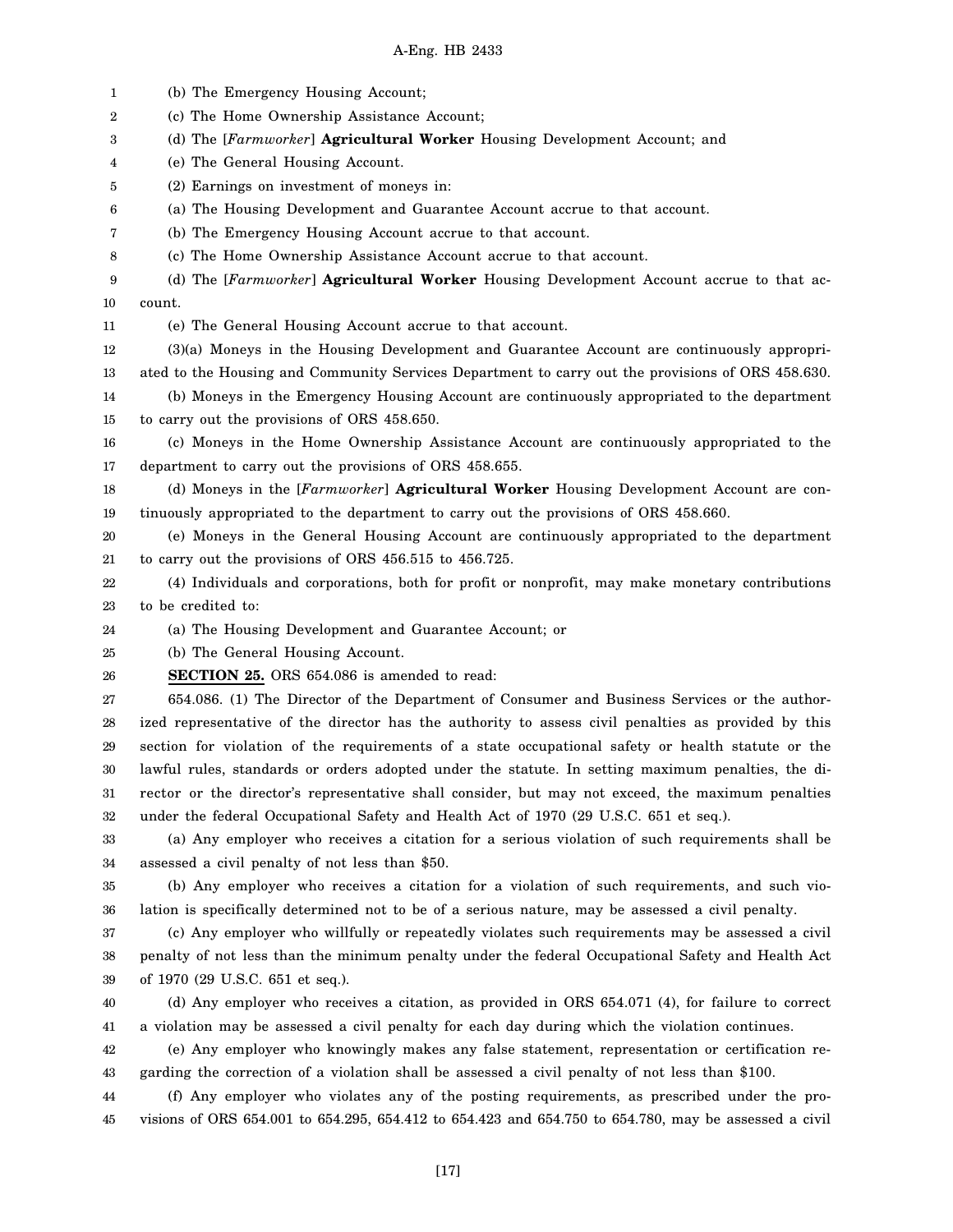1 penalty for each violation.

2 3 (g) Any person who violates the provisions of ORS 654.082 (2) or (3) shall be assessed a civil penalty of not less than \$100 for each violation.

4 5 6 (h) Notwithstanding paragraph (b) of this subsection, an employer who substantially fails to comply with ORS 654.174 (1) shall be assessed a civil penalty of not less than \$250 for each violation. (i) Any insurer or self-insured employer who violates any provision of ORS 654.097, or any rule

7 8 or order carrying out ORS 654.097, shall be assessed a civil penalty. Each violation, or each day a violation continues, shall be considered a separate offense.

9 10 11 12 13 14 (2) For the purposes of ORS 654.001 to 654.295, 654.412 to 654.423 and 654.750 to 654.780 a serious violation exists in a place of employment if there is a substantial probability that death or serious physical harm could result from a condition which exists, or from one or more practices, means, methods, operations or processes which have been adopted or are in use, in such place of employment unless the employer did not, and could not with the exercise of reasonable diligence, know of the presence of the violation.

15 16 17 18 19 20 21 22 (3) When an order assessing a civil penalty becomes final by operation of law or on appeal, unless the amount of penalty is paid within 20 days after the order becomes final, it constitutes a judgment and may be recorded with the county clerk in any county of this state. The clerk shall thereupon record the name of the person incurring the penalty and the amount of the penalty in the County Clerk Lien Record. The penalty provided in the order so recorded shall become a lien upon the title to any interest in property owned by the person against whom the order is entered, and execution may be issued upon the order in the same manner as execution upon a judgment of a court of record.

23 24 25 (4) Except as provided in subsection (5) of this section, civil penalties collected under ORS 654.001 to 654.295, 654.412 to 654.423 and 654.750 to 654.780 shall be paid into the Consumer and Business Services Fund.

26 27 28 (5) Civil penalties assessed under this section for a violation of ORS 658.750 shall be credited to the [*Farmworker*] **Agricultural Worker** Housing Development Account of the Oregon Housing Fund.

29 **SECTION 26.** ORS 658.453 is amended to read:

30 31 658.453. (1) In addition to any other penalty provided by law, the Commissioner of the Bureau of Labor and Industries may assess a civil penalty not to exceed \$2,000 for each violation by:

32 33 (a) A labor contractor who, without the license required by ORS 658.405 to 658.511, recruits, solicits, supplies or employs a worker.

34 (b) A labor contractor who fails to comply with ORS 658.415 (16).

35 (c) A labor contractor who fails to comply with ORS  $658.440$  (1), (2)(c) or (3).

36 (d) Any person who violates ORS 658.452.

37 (e) A labor contractor who fails to comply with ORS 658.417 (1).

38 (f) Any person who uses an unlicensed labor contractor without complying with ORS 658.437.

39 (2) Civil penalties under this section shall be imposed as provided in ORS 183.745.

40 41 42 (3) All penalties recovered under this section shall be paid into the State Treasury and credited to the [*Farmworker*] **Agricultural Worker** Housing Development Account of the Oregon Housing Fund.

43 44 45 (4) After filing a complaint with the commissioner, in addition to any other penalty provided by law, a worker has a right of action against a labor contractor who violates ORS 658.417 (1) or (2), 658.440 or 658.452 without exhausting any alternative administrative remedies. The action may not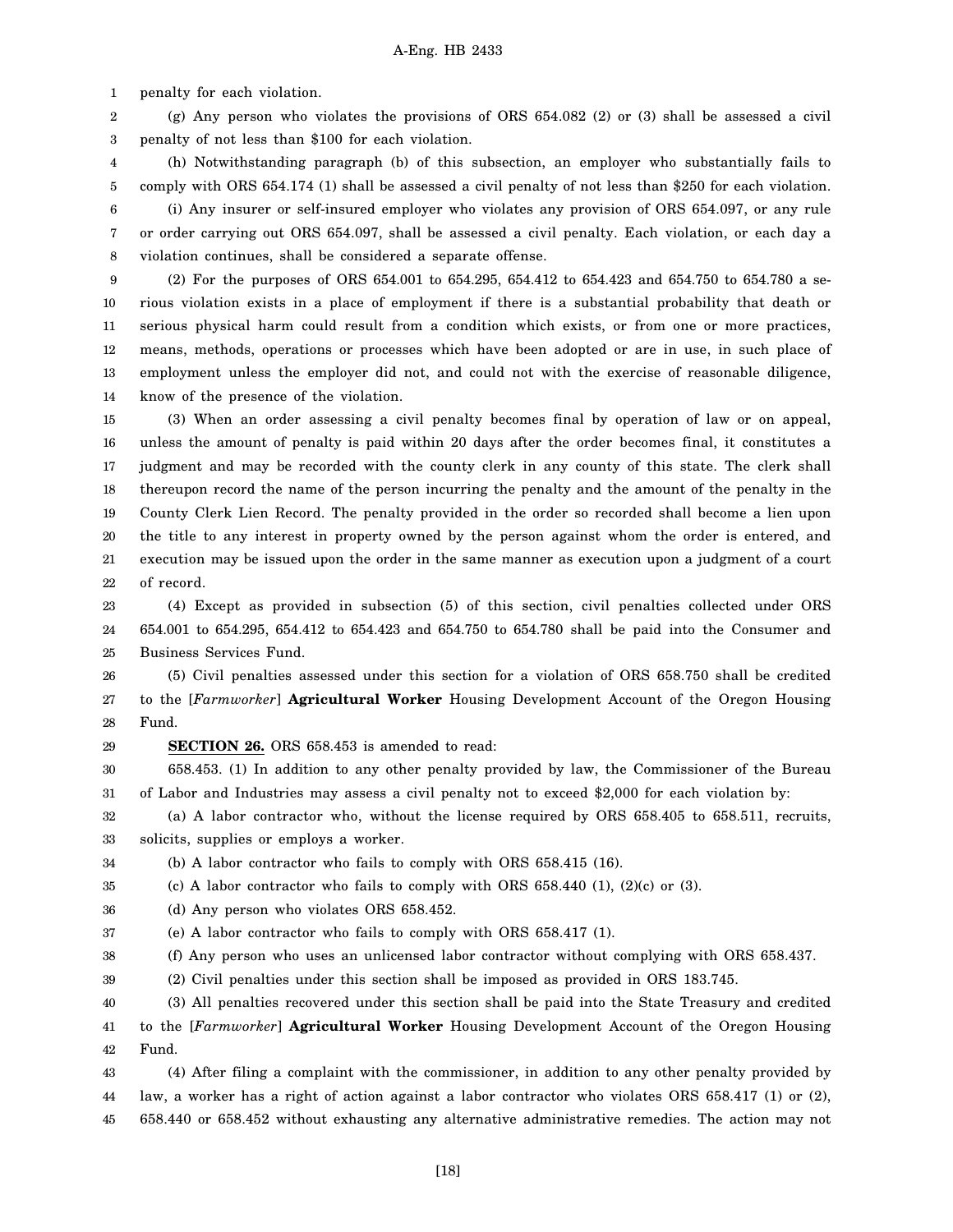1 be commenced later than two years after the date of the violation giving rise to the right of action.

2 3 The amount of damages recoverable for each violation under this subsection is actual damages or \$1,000, whichever amount is greater. In any such action the court may award to the prevailing

4 party, in addition to costs and disbursements, reasonable attorney fees at trial and appeal.

**SECTION 27.** ORS 658.815 is amended to read:

5

6 7 8 9 658.815. (1) All farmworker camp indorsement fees received by the Commissioner of the Bureau of Labor and Industries under ORS 658.810 shall be credited to the Bureau of Labor and Industries Account. Notwithstanding ORS 651.160 (1) and 658.413 (4), moneys credited to the account under this subsection are continuously appropriated for the enforcement of ORS 658.705 to 658.850.

10 11 12 (2) Moneys collected from civil penalties imposed by the commissioner pursuant to ORS 658.850 for violations of ORS 658.750 shall be credited to the [*Farmworker*] **Agricultural Worker** Housing Development Account of the Oregon Housing Fund.

13 14 15 (3) Except as provided in subsection (2) of this section, all moneys other than fees described in ORS 658.413 received by the commissioner under ORS 658.705 to 658.850 shall be credited to the General Fund.

16 17 18 19 **SECTION 28. (1) The amendments to ORS 458.620, 458.660, 654.086, 658.453 and 658.815 by sections 22 to 27 of this 2021 Act are intended to change the name of the "Farmworker Housing Development Account" to the "Agricultural Worker Housing Development Account."**

20 21 22 23 **(2) For the purpose of harmonizing and clarifying statutory law, the Legislative Counsel may substitute for words designating the "Farmworker Housing Development Account," wherever they occur in statutory law, other words designating the "Agricultural Worker Housing Development Account."**

24 **SECTION 29.** ORS 317.097 is amended to read:

25 317.097. (1) As used in this section:

26 27 (a) "Annual rate" means the yearly interest rate specified on the note, and not the annual percentage rate, if any, disclosed to the applicant to comply with the federal Truth in Lending Act.

28 29 30 **(b) "Bonds" means a bond, as defined in ORS 286A.001, if issued on behalf of the Housing and Community Services Department, or bonds, as defined in ORS 456.055, if issued by a housing authority.**

31 32 [*(b)*] **(c)** "Finance charge" means the total of all interest, loan fees, interest on any loan fees financed by the lending institution, and other charges related to the cost of obtaining credit.

33 34 35 [*(c)*] **(d)** "Lending institution" means any insured institution, as that term is defined in ORS 706.008, any mortgage banking company that maintains an office in this state or any community development corporation that is organized under the Oregon Nonprofit Corporation Law.

36

[*(d)*] **(e)** "Manufactured dwelling park" has the meaning given that term in ORS 446.003.

37 38 39 40 41 42 [*(e)*] **(f)** "Nonprofit corporation" means a corporation that is exempt from income taxes under section 501(c)(3) or (4) of the Internal Revenue Code as amended and in effect on December 31, 2018. [*(f)*] **(g)** "Preservation project" means housing that was previously developed as affordable housing with a contract for rent assistance from the United States Department of Housing and Urban Development or the United States Department of Agriculture and that is being acquired by a sponsoring entity.

43 44 [*(g)*] **(h)** "Qualified assignee" means any investor participating in the secondary market for real estate loans.

45

[*(h)*] **(i)** "Qualified borrower" means any borrower that is a sponsoring entity that has a con-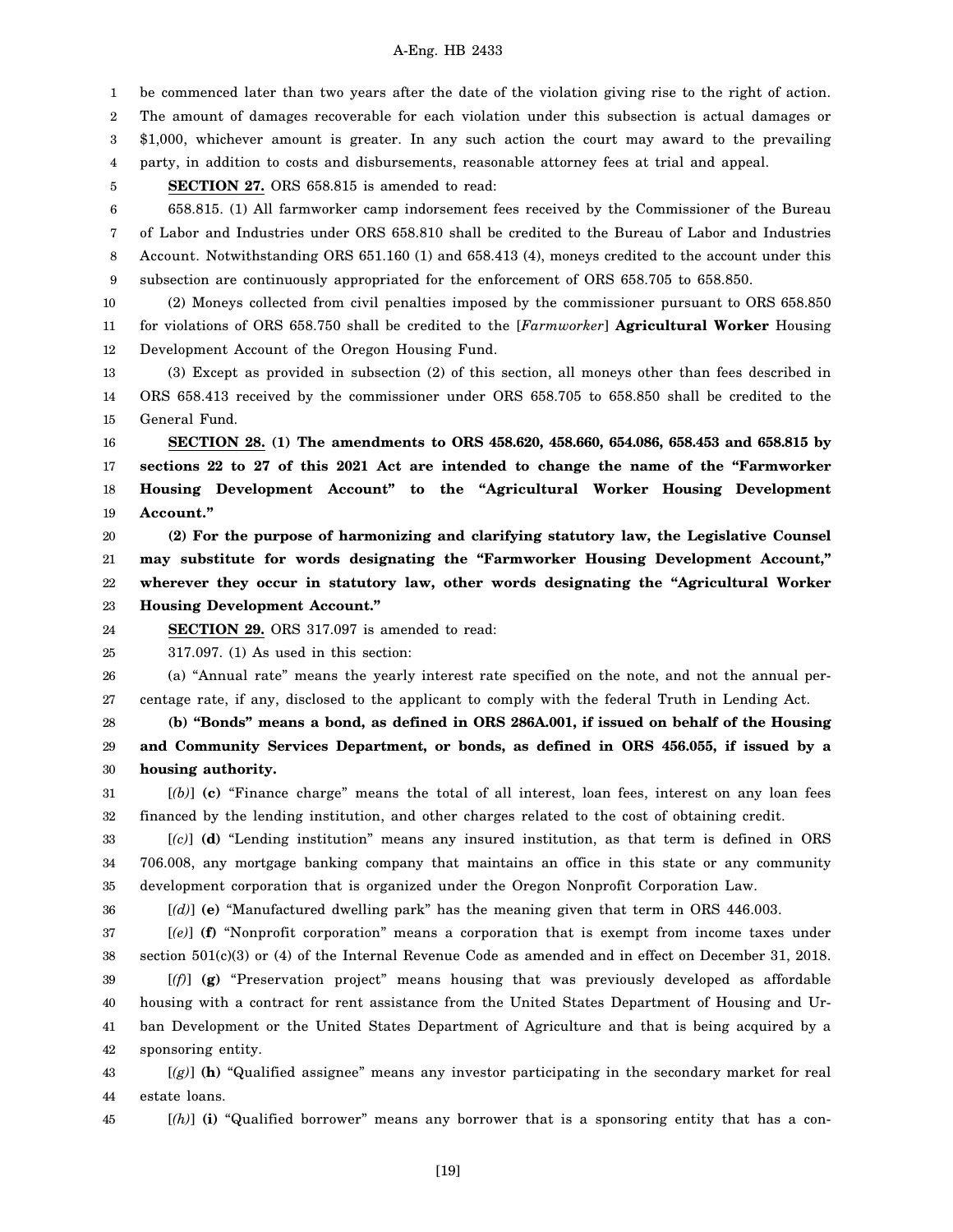1 trolling interest in the real property that is financed by a qualified loan. A controlling interest in-

2 3 cludes a controlling interest in the general partner of a limited partnership that owns the real property.

4 [*(i)*] **(j)** "Qualified loan" means:

5 6 (A) A loan that meets the criteria stated in subsection (5) of this section or that is made to refinance a loan that meets the criteria described in subsection (5) of this section; or

7 8 9 [*(B) The purchase by a lending institution of bonds, as defined in ORS 286A.001, issued on behalf of the Housing and Community Services Department, the proceeds of which are used to finance or refinance a loan that meets the criteria described in subsection (5) of this section.*]

10 11 12 13 14 15 16 **(B) The purchase by a lending institution of bonds, the proceeds of which are used to finance or refinance a loan that meets the criteria described in subsection (5) of this section.** [*(j)*] **(k)** "Sponsoring entity" means a nonprofit corporation, nonprofit cooperative, state governmental entity, local unit of government as defined in ORS 466.706, housing authority or any other person, provided that the person has agreed to restrictive covenants imposed by a nonprofit corporation, nonprofit cooperative, state governmental entity, local unit of government or housing authority.

17 18 19 20 (2) The Department of Revenue shall allow a credit against taxes otherwise due under this chapter for the tax year to a lending institution that makes a qualified loan certified by the Housing and Community Services Department as provided in subsection (7) of this section. The amount of the credit is equal to the difference between:

21 22 23 (a) The amount of finance charge charged by the lending institution during the tax year at an annual rate less than the market rate for a qualified loan that is made before January 1, 2026, that complies with the requirements of this section; and

24 25 26 27 28 (b) The amount of finance charge that would have been charged during the tax year by the lending institution for the qualified loan for housing construction, development, acquisition or rehabilitation measured at the annual rate charged by the lending institution for nonsubsidized loans made under like terms and conditions at the time the qualified loan for housing construction, development, acquisition or rehabilitation is made.

29 30 31 (3) The maximum amount of credit for the difference between the amounts described in subsection (2)(a) and (b) of this section may not exceed four percent of the average unpaid balance of the qualified loan during the tax year for which the credit is claimed.

32 33 34 35 36 37 38 39 (4) Any tax credit allowed under this section that is not used by the taxpayer in a particular year may be carried forward and offset against the taxpayer's tax liability for the next succeeding tax year. Any credit remaining unused in the next succeeding tax year may be carried forward and used in the second succeeding tax year, and likewise, any credit not used in that second succeeding tax year may be carried forward and used in the third succeeding tax year, and any credit not used in that third succeeding tax year may be carried forward and used in the fourth succeeding tax year, and any credit not used in that fourth succeeding tax year may be carried forward and used in the fifth succeeding tax year, but may not be carried forward for any tax year thereafter.

40 41 42 43 [*(5) To be eligible for the tax credit allowable under this section, a lending institution must make a qualified loan by either purchasing bonds, as defined in ORS 286A.001, issued on behalf of the Housing and Community Services Department, the proceeds of which are used to finance or refinance a loan that meets the criteria stated in this subsection, or by making a loan directly to:*]

44 45 **(5) To be eligible for the tax credit allowable under this section, a lending institution must make a qualified loan by either purchasing bonds, the proceeds of which are used to**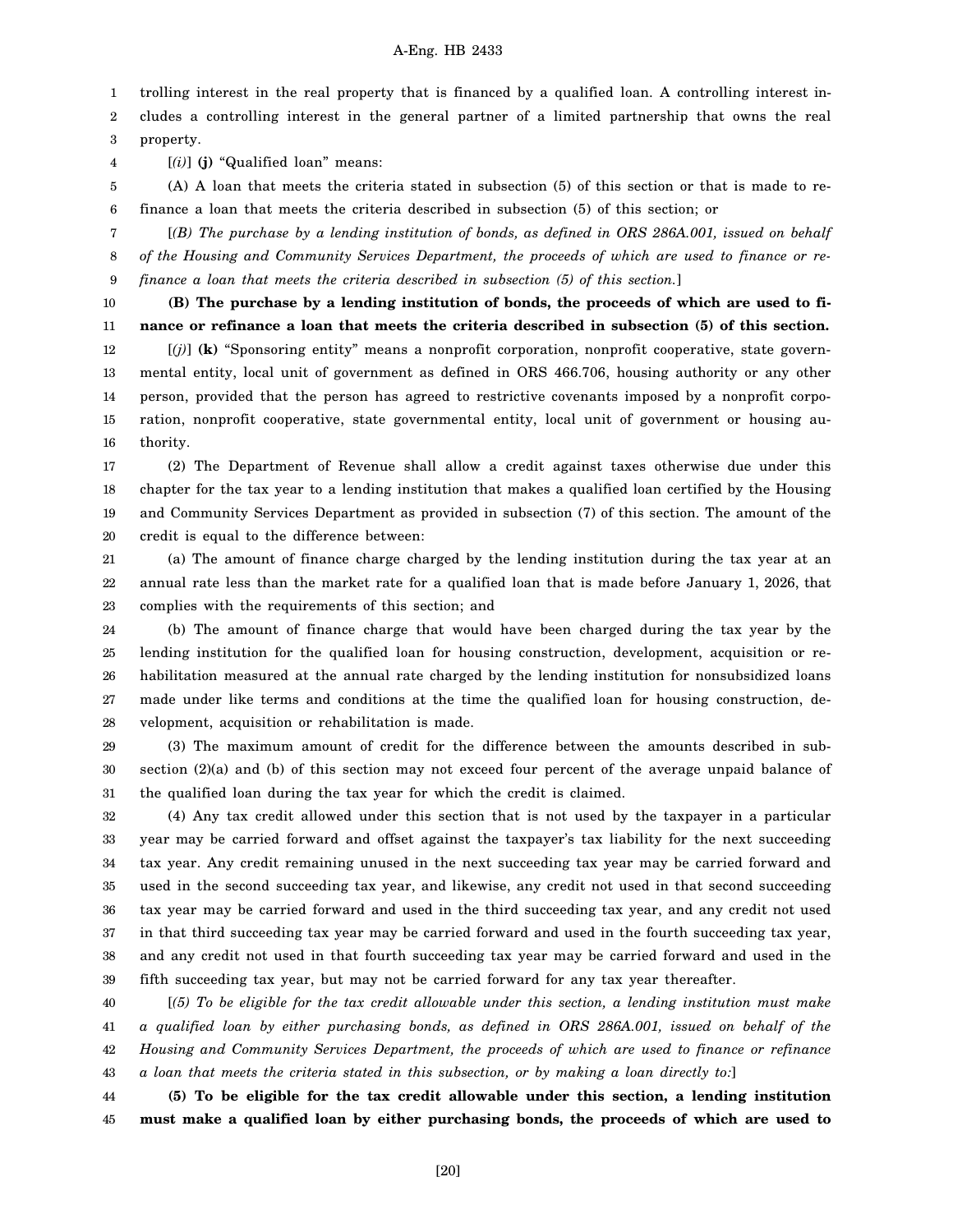1 2 3 4 5 6 7 8 9 10 11 12 13 14 15 16 17 18 19 20 21 22 23 24 25 26 27 28 29 30 31 32 33 34 35 36 37 38 39 40 41 42 43 44 **finance or refinance a loan that meets the criteria stated in this subsection, or making a loan directly to:** (a) An individual or individuals who own a dwelling, participate in an owner-occupied community rehabilitation program and are certified by the local government or its designated agent as having an income level when the loan is made of less than 80 percent of the area median income; (b) A qualified borrower who: (A) Uses the loan proceeds to finance construction, development, acquisition or rehabilitation of housing; and (B) Provides a written certification executed by the Housing and Community Services Department that the: (i) Housing created by the loan is or will be occupied by households earning less than 80 percent of the area median income; and (ii) Full amount of savings from the reduced interest rate provided by the lending institution is or will be passed on to the tenants in the form of reduced housing payments; (c) Subject to subsection (14) of this section, a qualified borrower who: (A) Uses the loan proceeds to finance construction, development, acquisition or rehabilitation of housing consisting of a manufactured dwelling park; and (B) Provides a written certification executed by the Housing and Community Services Department that the housing will continue to be operated as a manufactured dwelling park during the period for which the tax credit is allowed; [*or*] (d) A qualified borrower who: (A) Uses the loan proceeds to finance acquisition or rehabilitation of housing consisting of a preservation project; and (B) Provides a written certification executed by the Housing and Community Services Department that the housing preserved by the loan: (i) Is or will be occupied by households earning less than 80 percent of the area median income; and (ii) Is the subject of a rent assistance contract with the United States Department of Housing and Urban Development or the United States Department of Agriculture that will be maintained by the qualified borrower[*.*]**; or (e) A qualified borrower who: (A) Uses the loan proceeds to finance construction, development, acquisition or rehabilitation of housing; and (B) Provides a written certification executed by the Housing and Community Services Department or the governmental party to the rent assistance contract that the housing preserved by the loan: (i) Is or will be occupied by households earning less than 80 percent of the area median income; and (ii) Is the subject of a rent assistance contract with the federal government or with a state or local government that will be maintained by the qualified borrower and that limits a tenant's rent to no more than 30 percent of their income.** (6) A loan made to refinance a loan that meets the criteria stated in subsection (5) of this section must be treated the same as a loan that meets the criteria stated in subsection (5) of this section.

45 (7) For a qualified loan to be eligible for the tax credit allowable under this section, the Housing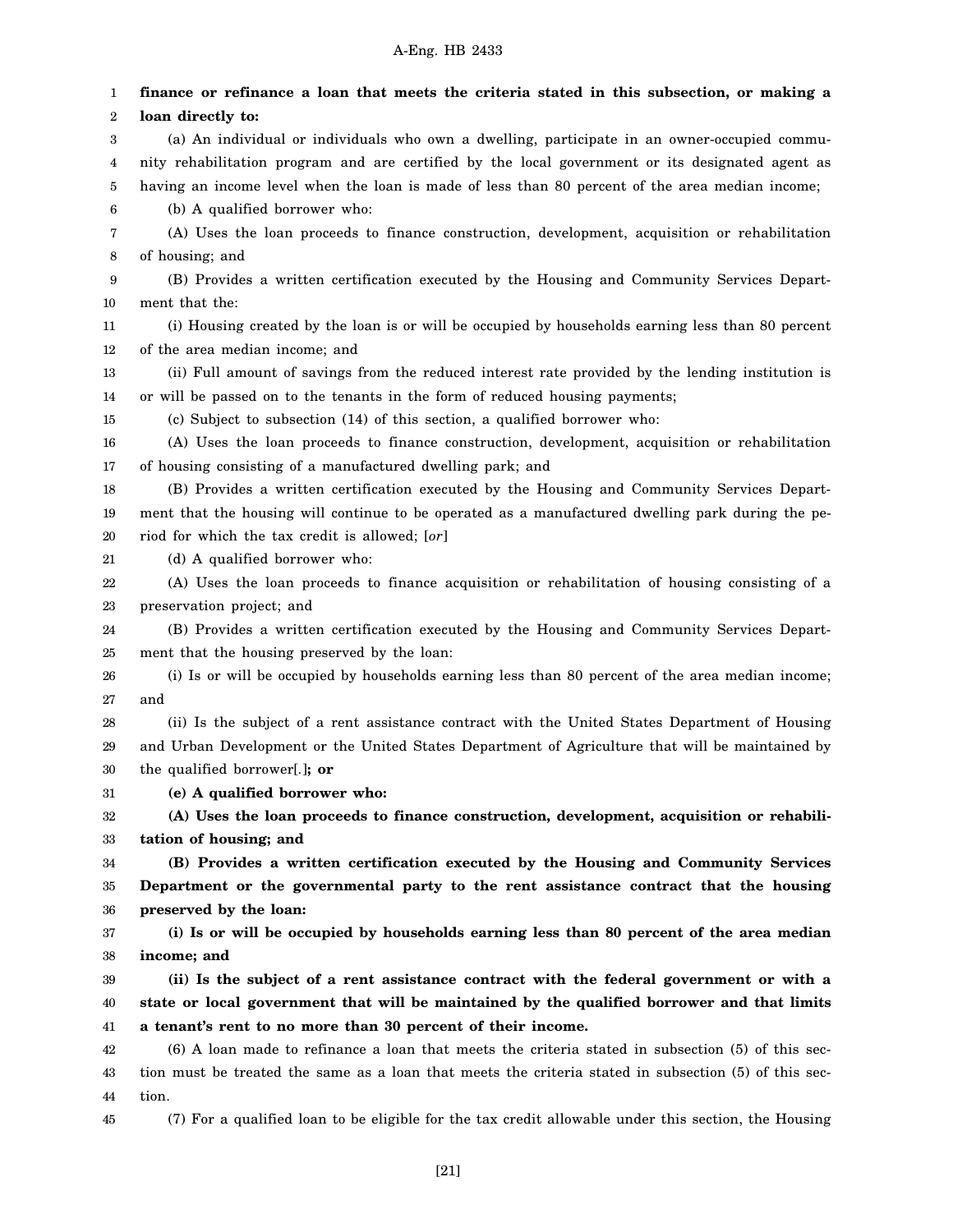1 and Community Services Department must execute a written certification for the qualified loan that:

2 3 [*(a) Specifies the period, not to exceed 20 years, as determined by the Housing and Community Services Department, during which the tax credit is allowed for the qualified loan; and*]

4 5 [*(b) States that the qualified loan is within the limitation imposed by subsection (8) of this section.*]

6 7 **(a) States that the qualified loan is within the limitation imposed by subsection (8) of this section; and**

8 9 **(b) Specifies the period, as determined by the Housing and Community Services Department, during which the tax credit is allowed for the qualified loan, not to exceed:**

10 11 12 **(A) 30 years, for a qualified loan with a contract for rent assistance or financing resources from the United States Department of Agriculture, for new housing construction, acquisition of housing or a preservation project; or**

13

**(B) 20 years, for any other type of qualified loan.**

14 15 16 17 18 19 20 (8) The Housing and Community Services Department may certify qualified loans that are eligible under subsection (5) of this section if the total credits attributable to all qualified loans eligible for credits under this section and then outstanding do not exceed [*\$25 million*] **\$35 million** for any fiscal year. In making loan certifications under subsection (7) of this section, the Housing and Community Services Department shall attempt to distribute the tax credits statewide, but shall concentrate the tax credits in those areas of the state that are determined by the Oregon Housing Stability Council to have the greatest need for affordable housing.

21

(9) The tax credit provided for in this section may be taken whether or not:

22 23 (a) The financial institution is eligible to take a federal income tax credit under section 42 of the Internal Revenue Code with respect to the project financed by the qualified loan; or

24 25 (b) The project receives financing from bonds, the interest on which is exempt from federal taxation under section 103 of the Internal Revenue Code.

26 27 28 29 30 31 (10) For a qualified loan defined in subsection  $[(1)(i)(B)]$  (1)(j)(B) of this section financed through the purchase of bonds, the interest of which is exempt from federal taxation under section 103 of the Internal Revenue Code, the amount of finance charge that would have been charged under subsection (2)(b) of this section is determined by reference to the finance charge that would have been charged if the federally tax exempt bonds had been issued and the tax credit under this section did not apply.

32 33 34 35 (11) A lending institution may sell a qualified loan for which a certification has been executed to a qualified assignee whether or not the lending institution retains servicing of the qualified loan so long as a designated lending institution maintains records, annually verified by a loan servicer, that establish the amount of tax credit earned by the taxpayer throughout each year of eligibility.

36 37 38 39 40 41 (12) Notwithstanding any other provision of law, a lending institution that is a community development corporation organized under the Oregon Nonprofit Corporation Law may transfer all or part of a tax credit allowed under this section to one or more other lending institutions that are stockholders or members of the community development corporation or that otherwise participate through the community development corporation in the making of one or more qualified loans for which the tax credit under this section is allowed.

42 43 44 (13) The lending institution shall file an annual statement with the Housing and Community Services Department, specifying that it has conformed with all requirements imposed by law to qualify for a tax credit under this section.

45

(14) Notwithstanding subsection  $[(1)(h)$  and  $(j)]$  (1)(i) and (k) of this section, a qualified borrower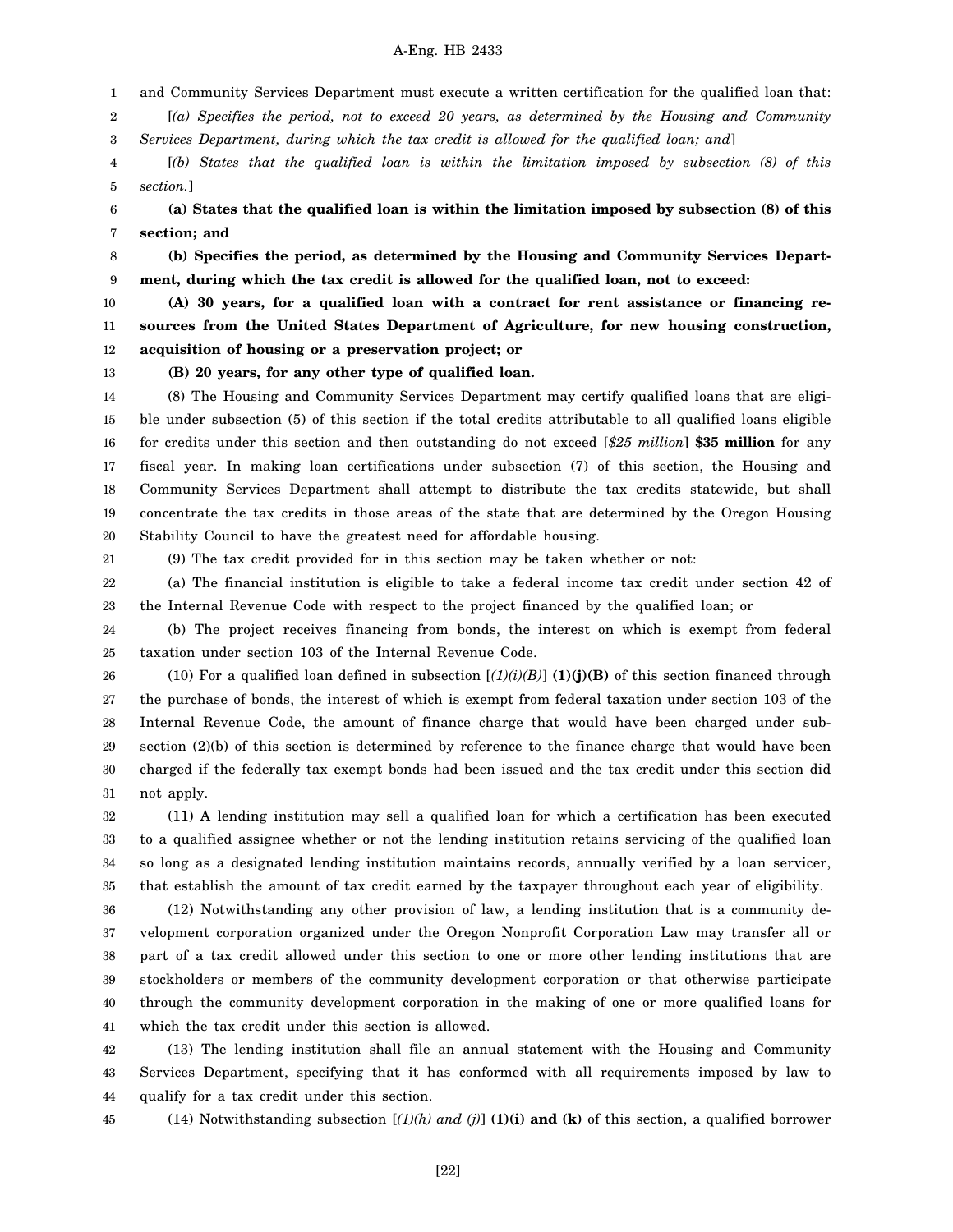1 2 on a loan to finance the construction, development, acquisition or rehabilitation of a manufactured dwelling park under subsection (5)(c) of this section must be:

3 4 (a) A nonprofit corporation, manufactured dwelling park nonprofit cooperative, state governmental entity, local unit of government as defined in ORS 466.706 or housing authority; or

5 6 7 (b) A nonprofit corporation or housing authority that has a controlling interest in the real property that is financed by a qualified loan. A controlling interest includes a controlling interest in the general partner of a limited partnership that owns the real property.

8 9 10 (15) The Department of Revenue may require that a lending institution that has earned the credit and a lending institution that intends to claim the credit jointly file a notice, as prescribed by the Department of Revenue. The notice must comply with ORS 315.056 (2) or 315.058 (2).

11 12 (16) The Housing and Community Services Department shall provide information to the Department of Revenue about all certifications executed under this section, if required by ORS 315.058.

13 14 (17) The Housing and Community Services Department and the Department of Revenue may adopt rules to carry out the provisions of this section.

15 16 **SECTION 30. The amendments to ORS 317.097 by section 29 of this 2021 Act apply to tax years beginning on or after January 1, 2022, and before January 1, 2026.**

17

#### **SECTION 31.** ORS 315.514 is amended to read:

18 19 20 21 315.514. (1) A credit against the taxes that are otherwise due under ORS chapter 316 or, if the taxpayer is a corporation, under ORS chapter 317 or 318, is allowed to a taxpayer for certified film production development contributions made by the taxpayer during the tax year to the Oregon Production Investment Fund established under ORS 284.367.

22 23 24 25 26 27 28 29 30 31 (2)(a) The Department of Revenue shall, in cooperation with the Oregon Film and Video Office, conduct an auction of tax credits under this section. The auction may be conducted no later than April 15 following December 31 of any tax year for which the credit is allowed. The department may conduct the auction in the manner that it determines is best suited to maximize the return to the state on the sale of tax credit certifications and shall announce a reserve bid prior to conducting the auction. The reserve amount shall be at least 90 percent of the total amount of the tax credit. Moneys necessary to reimburse the department for the actual costs incurred by the department in administering an auction, not to exceed 0.25 percent of auction proceeds, are continuously appropriated to the department. The department shall deposit net receipts from the auction required under this section in the Oregon Production Investment Fund.

32 33 34 (b) The Oregon Film and Video Office shall adopt rules in order to achieve the following goals: (A) Subject to paragraph (a) of this subsection, generate contributions for which tax credits of [*\$14 million*] **\$20 million** are certified for each fiscal year;

35 36 (B) Maximize income and excise tax revenues that are retained by the State of Oregon for state operations; and

37 38 (C) Provide the necessary financial incentives for taxpayers to make contributions, taking into consideration the impact of granting a credit upon a taxpayer's federal income tax liability.

39 40 (3) Contributions made under this section shall be deposited in the Oregon Production Investment Fund.

41 42 43 44 45 (4)(a) Upon receipt of a contribution, the Oregon Film and Video Office shall, except as provided in ORS 315.516, issue to the taxpayer written certification of the amount certified for tax credit under this section to the extent the amount certified for tax credit, when added to all amounts previously certified for tax credit under this section, does not exceed [*\$14 million*] **\$20 million** for the fiscal year in which certification is made.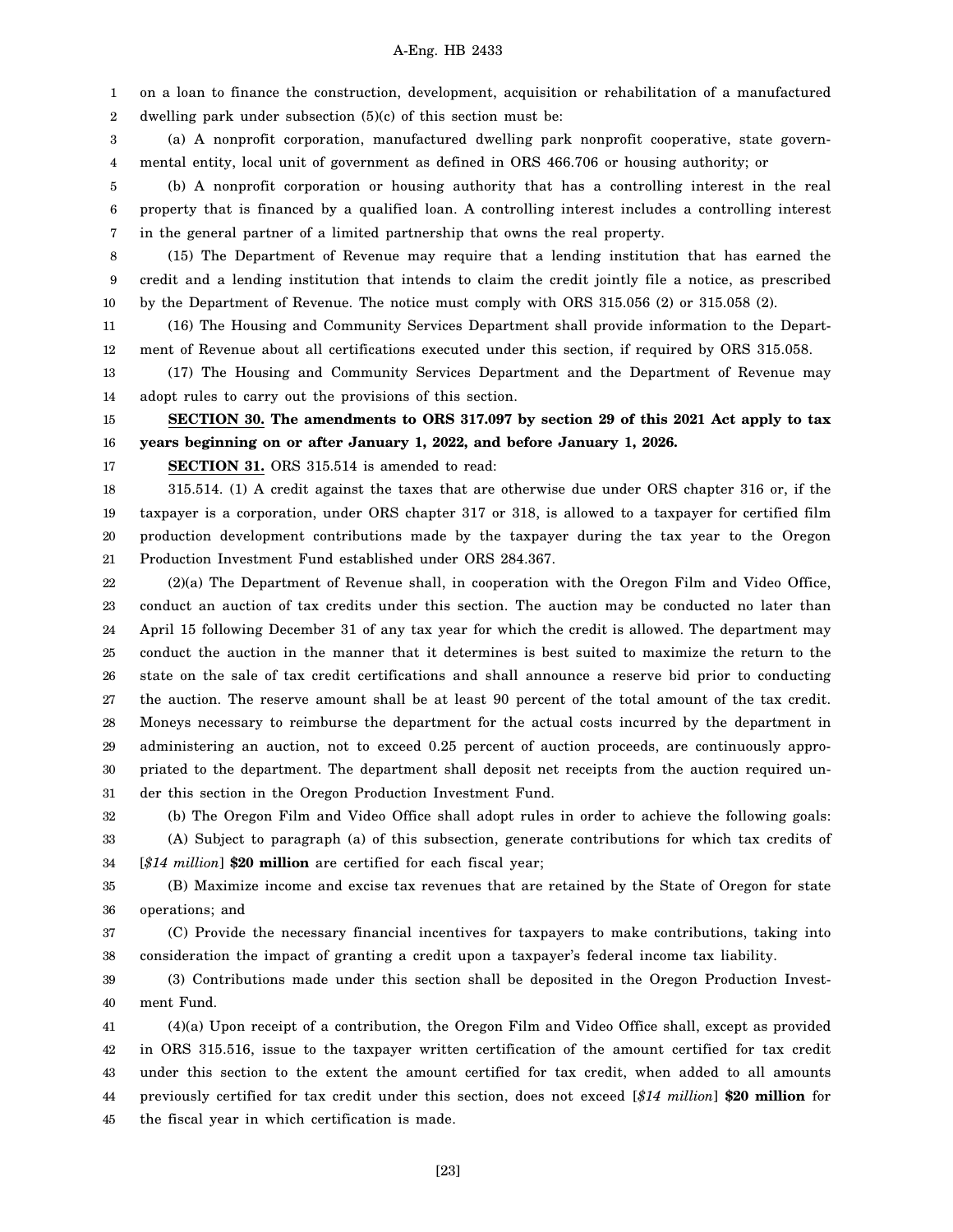1 2 3 (b) The Oregon Film and Video Office and the department are not liable, and a refund of a contributed amount need not be made, if a taxpayer who has received tax credit certification is unable to use all or a portion of the tax credit to offset the tax liability of the taxpayer.

4 5 6 (5) To the extent the Oregon Film and Video Office does not certify contributed amounts as eligible for a tax credit under this section, the taxpayer may request a refund of the amount the taxpayer contributed, and the office shall refund that amount.

7 8 9 (6)(a) Except as provided in paragraph (b) of this subsection, a tax credit claimed under this section may not exceed the tax liability of the taxpayer and may not be carried over to another tax year.

10 11 12 13 14 15 (b) Any tax credit otherwise allowable under this section that is not used by the taxpayer in a particular tax year may be carried forward and offset against the taxpayer's tax liability for the next succeeding tax year. Any credit remaining unused in the next succeeding tax year may be carried forward and used in the second succeeding tax year, and likewise, any credit not used in that second succeeding tax year may be carried forward and used in the third succeeding tax year but may not be carried forward for any tax year thereafter.

16 17 (c) A taxpayer is not eligible for a tax credit under this section if the first tax year for which the credit would otherwise be allowed begins on or after January 1, [*2024*] **2030**.

18 19 (7) If a tax credit is claimed under this section by a nonresident or part-year resident taxpayer, the amount shall be allowed without proration under ORS 316.117.

20 21 22 (8) If the amount of contribution for which a tax credit certification is made is allowed as a deduction for federal tax purposes, the amount of the contribution shall be added to federal taxable income for Oregon tax purposes.

23 24 **SECTION 32. The amendments to ORS 315.514 by section 31 of this 2021 Act apply to fiscal years beginning on or after July 1, 2021.**

25 26 **SECTION 33.** Section 1a, chapter 559, Oregon Laws 2005, as amended by section 16, chapter 730, Oregon Laws 2011, and section 2, chapter 38, Oregon Laws 2017, is amended to read:

27 28 29 **Sec. 1a.** The Oregon Film and Video Office may not issue a qualifying film production labor rebate certificate under section 1, chapter 559, Oregon Laws 2005, on or after January 1, [*2024*] **2030**.

30 31 32 **SECTION 34.** Section 77, chapter 736, Oregon Laws 2003, as amended by section 1, chapter 913, Oregon Laws 2009, section 17, chapter 730, Oregon Laws 2011, and section 42, chapter 701, Oregon Laws 2015, is amended to read:

33 34 35 **Sec. 77.** ORS 315.514 applies to tax years beginning on or after January 1, 2005, and before January 1, [*2024*] **2030**, and to tax credit certifications issued by the Oregon Film and Video Office on or after July 1, 2005.

36 37 38 **SECTION 35. Section 36 of this 2021 Act is added to and made a part of ORS chapter 316. SECTION 36. (1) There shall be subtracted from federal taxable income amounts received as a national service educational award under 42 U.S.C. 12602, following completion of the**

39 **required term of service in 42 U.S.C. 12593(b).**

40 41 **(2) A subtraction may not be allowed under this section if the amounts described in subsection (1) of this section:**

42 **(a) Are not included in the taxpayer's federal gross income for the tax year; or**

43 44 **(b) Are taken into account as a deduction on the taxpayer's federal income tax return for the tax year.**

45 **SECTION 37. Section 36 of this 2021 Act applies to amounts received in tax years begin-**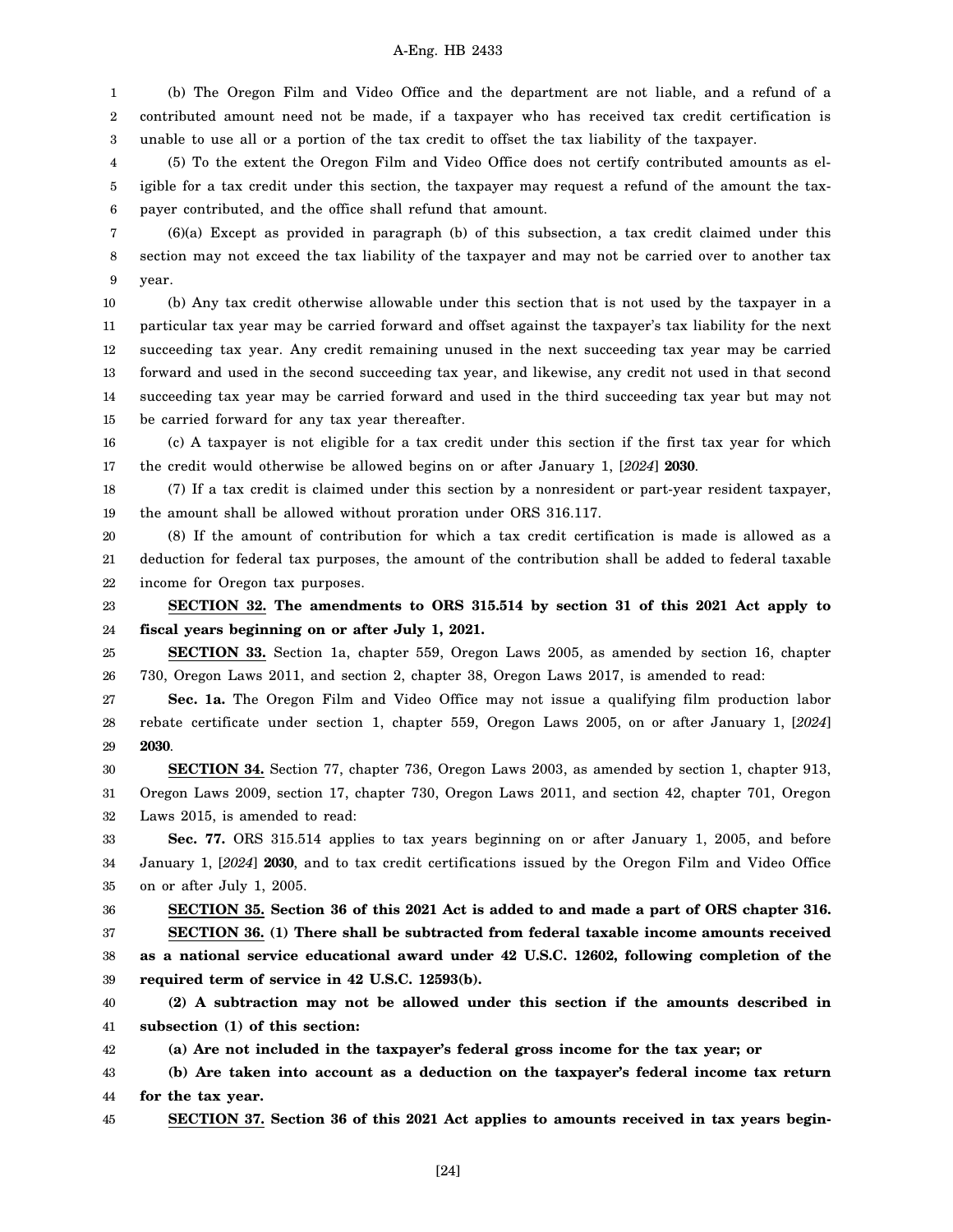1 2 3 4 5 6 7 8 9 10 11 12 13 14 15 16 17 18 19 20 21 22 23 24 25 26 27 28 29 30 31 32 33 34 35 36 37 38 39 40 41 42 43 44 45 **ning on or after January 1, 2021, and before January 1, 2027. NOTE:** Sections 38 through 43 were deleted by amendment. Subsequent sections were not renumbered. **SECTION 44. ORS 475B.707 applies to retail sales of marijuana items occurring on or after January 1, 2016, and before January 1, 2028. SECTION 45.** ORS 320.308 is amended to read: 320.308. The following are exempt from the state transient lodging tax: (1) A dwelling unit in a hospital, health care facility, long term care facility or any other residential facility that is licensed, registered or certified by the Department of Human Services or the Oregon Health Authority. (2) A dwelling unit in a facility providing treatment for drug or alcohol abuse or providing mental health treatment. (3) A dwelling unit that is used by members of the general public for temporary human occupancy for fewer than 30 days per year. The exemption granted under this subsection does not apply to a dwelling unit that is rented out as transient lodging using a platform of any kind provided in any manner by a transient lodging intermediary. (4) A dwelling unit, the consideration for which is funded through a contract with a government agency and the purpose of which is to provide emergency or temporary shelter. (5) A dwelling unit at a nonprofit youth or church camp, nonprofit conference center or other nonprofit facility. (6) A dwelling unit that is leased or otherwise occupied by the same person for a consecutive period of 30 days or more during the year. The requirements of this subsection are satisfied even if the physical dwelling unit changes during the consecutive period, if: (a) All dwelling units occupied are within the same facility; and (b) The person paying consideration for the transient lodging is the same person throughout the consecutive period. **(7) Barracks, quarters or other facilities or space located on installations owned, operated or controlled by the Oregon Military Department that are used for temporary overnight human occupancy by: (a) Active or retired members or service veterans of the Armed Forces of the United States or the National Guard or other reserve component of the Armed Forces of the United States; or (b) Employees or agents of the Oregon Military Department. SECTION 46. Section 47 of this 2021 Act is added to and made a part of ORS 320.300 to 320.365. SECTION 47. Barracks, quarters or other facilities or space located on installations owned, operated or controlled by the Oregon Military Department are exempt from any local transient lodging tax if the facilities or space are used for temporary overnight human occupancy by: (1) Active or retired members or service veterans of the Armed Forces of the United States or the National Guard or other reserve component of the Armed Forces of the United States; or (2) Employees or agents of the department. SECTION 48. Section 47 of this 2021 Act and the amendments to ORS 320.308 by section 45 of this 2021 Act apply to occupancy described in ORS 320.308 (7) and section 47 of this 2021**

[25]